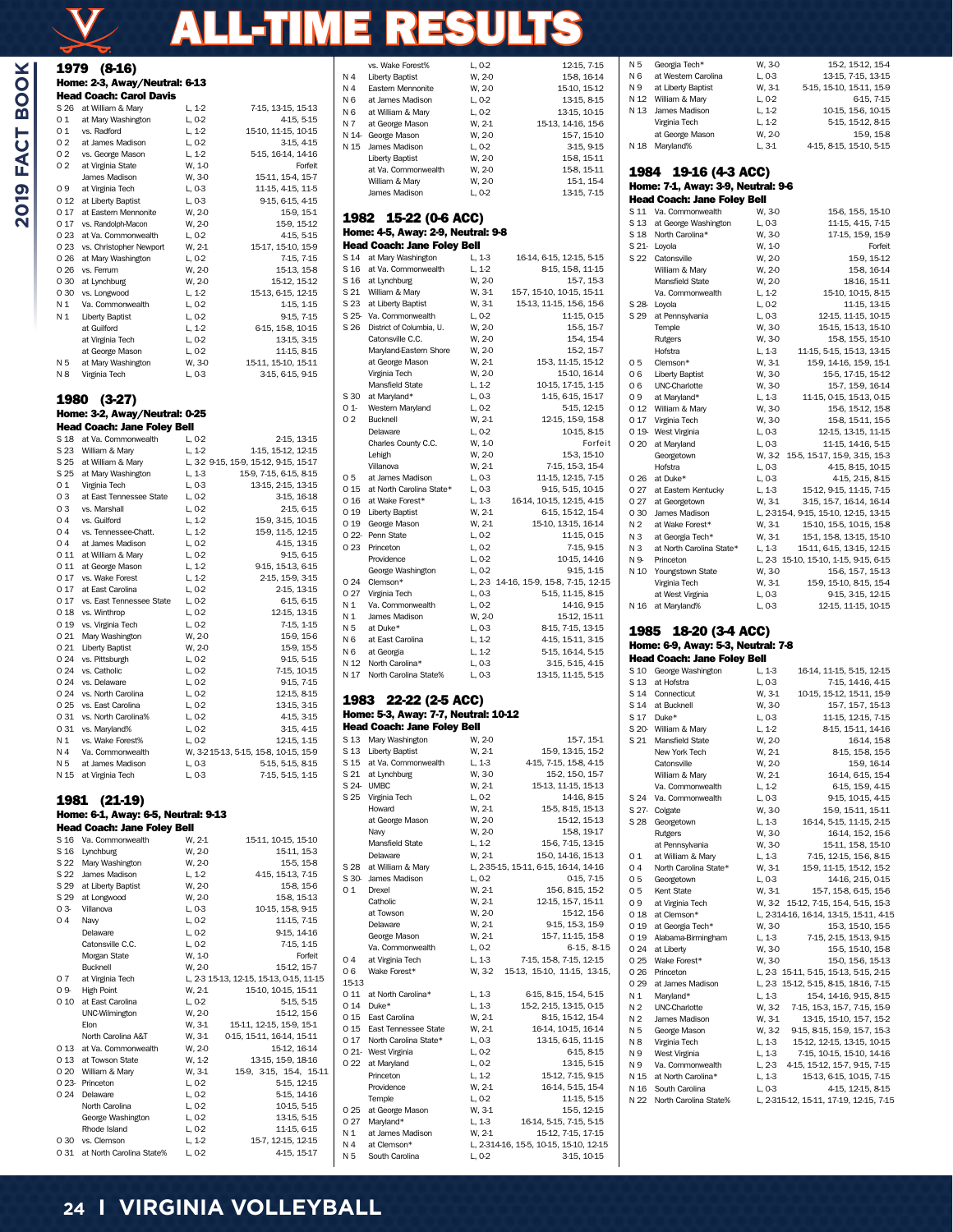| 1986                   | 16-20 (2-5 ACC)                                 |                                                                               |
|------------------------|-------------------------------------------------|-------------------------------------------------------------------------------|
|                        | Home: 8-5, Away: 2-10, Neutral: 6-5             |                                                                               |
|                        | <b>Head Coach: Deb Tyson</b>                    |                                                                               |
| S 9                    | at George Washington                            | L, 0-3<br>3-15, 11-15, 12-15                                                  |
|                        | S 12- Ohio University<br>S 13 Liberty           | L, 2-315-7, 15-7, 11-15, 15-17, 11-15<br>15-7, 15-10, 15-4<br>W, 3-0          |
|                        | S 16 Va. Commonwealth                           | W, 3-0<br>15-5, 15-7, 15-12                                                   |
|                        | S 19- at Penn State                             | L, 0-3<br>9-15, 6-15, 6-15                                                    |
|                        | S 20 Juniata                                    | W, 3-2 15-12, 14-16, 15-11, 10-15,                                            |
| 15-10                  | William & Mary                                  | 10-15, 8-15, 11-15<br>L, 0-3                                                  |
|                        | Wisconsin                                       | L, 0-3<br>6-15, 12-15, 10-15                                                  |
|                        | S 26- Eastern Michigan                          | L, 0-3<br>4-15, 14-16, 5-15                                                   |
| S 27                   | Rutgers                                         | W, 3-1<br>13-15, 15-5, 15-5, 15-8                                             |
|                        | Georgetown<br>at Pennsylvania                   | L, 0-3<br>4-15, 8-15, 9-15<br>W, 3-29-15, 15-11, 15-0, 9-15, 15-11            |
| 03                     | at North Carolina State*                        | 12-15, 6-15, 5-15<br>L, 0-3                                                   |
| 04                     | at Wake Forest*                                 | W, 3-0<br>155, 15-7, 15-10                                                    |
| 07                     | Liberty                                         | 15-3, 15-3, 15-8<br>W, 30                                                     |
|                        | 0 10 North Carolina*                            | L, 2-38-15, 15-9, 16-14, 8-15, 11-15                                          |
|                        | 0 11 American<br>0 14 at Maryland*              | 15-1, 15-0, 15-2<br>W, 3-0<br>9-15, 2-15, 10-15<br>L, 0-3                     |
|                        | O 17- at Lewis                                  | L, 0-3<br>9-15, 13-15, 1-15                                                   |
| 0 18                   | Rosary                                          | W, 3-0<br>15-4, 15-6, 15-11                                                   |
|                        | DePaul                                          | W, 1-0<br>Forfeit                                                             |
| 0 19                   | at Northern Illinois<br>O 20 at Loyola          | L, 1-3<br>15-2, 11-15, 10-15, 7-15<br>L, 2-33-15, 15-17, 15-13, 15-9, 13-15   |
|                        | O 23 Villanova                                  | L, 2-39-15, 15-5, 15-11, 10-15, 12-15                                         |
|                        | 0 25 Notre Dame                                 | L, 0-3<br>11-15, 7-15, 1-15                                                   |
| 0 29                   | Virginia Tech                                   | W, 3-1<br>15-10, 17-15, 8-15, 15-13                                           |
| 0 31<br>N <sub>1</sub> | Clemson*<br>William & Mary                      | L, 1-3<br>15-10, 4-15, 11-15, 9-15<br>W, 3-1                                  |
| N 4                    | at Duke*                                        | 9-15, 15-8, 15-10, 15-3<br>9-15, 2-15, 8-15<br>L, 0-3                         |
| N 7-                   | at Virginia Tech                                | L, 1-3<br>15-7, 13-15, 10-15, 10-15                                           |
| N 8                    | UNC-Wilmington                                  | 15-10, 15-4, 19-17<br>W, 3-0                                                  |
|                        | Liberty                                         | W, 3-0<br>15-13, 15-1, 15-4                                                   |
| N 11<br>N 14           | at George Mason<br>Georgia Tech*                | L, 1-3<br>12-15, 15-9, 12-15, 14-16<br>W, 3-0<br>15-9, 15-8, 15-7             |
| N 15                   | Radford                                         | W, 3-1<br>4-15, 15-12, 15-4, 15-4                                             |
| N 20                   | Duke%                                           | L, 0-3<br>11-15, 6-15, 3-15                                                   |
|                        |                                                 |                                                                               |
| 1987                   | 12-22 (4-2 ACC)                                 |                                                                               |
|                        | Home: 7-2, Away: 5-11, Neutral: 0-9             |                                                                               |
|                        | <b>Head Coach: Deb Tyson</b>                    |                                                                               |
| S 4<br>S 4             | at Rice<br>South Carolina                       | L, 0-3<br>10-15, 9-15, 6-15<br>L, 0-3<br>7-15, 12-15, 8-15                    |
| S5                     | San Diego                                       | L, 0-3<br>13-15, 12-15, 8-15                                                  |
| S5                     | Tulane                                          | L, 0-3<br>8-15, 8-15, 7-15                                                    |
| S 9                    | George Washington                               | 5-15, 15-12, 15-9, 15-4<br>W, 3-1                                             |
| S 12                   | Georgetown<br>S 15 at Va. Commonwealth          | 15-4, 16-14, 15-10<br>W, 3-0<br>15-9, 11-15, 15-8, 15-8<br>W, 3-1             |
|                        | S 18 at #19 Penn State                          | 12-15, 14-16, 10-15<br>L, 0-3                                                 |
|                        | S 19 vs. Villanova                              | 13-15, 13-15, 12-15<br>L, 0-3                                                 |
| S 22                   | at Virginia Tech                                | 13-15, 15-13, 15-9, 15-5<br>W, 3-1                                            |
| S 29<br>04             | at North Carolina*<br>Pittsburgh                | 8-15, 5-15, 0-15<br>L, 0-3<br>L, 0-3<br>11-15, 8-15, 9-15                     |
| 04                     | at Georgetown                                   | L, 0-3<br>0-15, 11-15, 11-15                                                  |
| 06                     | at William & Mary                               | L, 1-3<br>5-15, 14-16, 15-9, 14-16                                            |
| 09                     | at Auburn                                       | L, 2-3 5-15, 3-15, 15-6, 15-11, 3-15                                          |
|                        | 0 10 at Georgia Tech*<br>0 11 at Clemson*       | W, 3-0<br>15-7, 15-10, 17-15                                                  |
|                        | O 16- at South Florida                          | L, 0-3<br>12-15, 4-15, 14-16<br>L, 1-3<br>5-15, 13-15, 15-11, 8-15            |
|                        | 0 17 Southwest Texas State                      | 7-15, 6-15, 3-15<br>L, 0-3                                                    |
|                        | Florida State                                   | L, 0-3<br>12-15, 6-15, 10-15                                                  |
|                        | Tulane                                          | 15-9, 12-15, 7-15, 8-15<br>L, 1-3                                             |
| 0 19                   | at Florida<br>O 23 North Carolina State*        | L, 0-3<br>14-16, 8-15, 11-5<br>W, 3-215-9, 15-12, 11-15, 3-15, 15-6           |
|                        | O 28 at James Madison                           | L, 0-3<br>11-15, 6-15, 2-15                                                   |
|                        | N 3 Maryland*                                   | W, 3-0<br>15-13, 15-7, 15-3                                                   |
| N 5                    | Duke*                                           | W, 3-210-15, 15-5, 15-12, 12-15, 15-8                                         |
| N 6-<br>N 7            | James Madison<br>Radford                        | 6-15, 15-10, 4-15, 6-15<br>L, 1-3<br>15-12, 15-7, 15-12<br>W, 3-0             |
|                        | Virginia Tech                                   | 11-15, 14-16, 10-15<br>L, 0-3                                                 |
|                        | George Mason                                    | W, 3-1<br>15-9, 15-12, 11-15, 15-7                                            |
|                        | N 10 at Radford                                 | W, 3-215-6, 16-14, 13-15, 10-15, 15-3                                         |
|                        | N 14 at George Washington                       | L, 1-3<br>9-15, 12-15, 15-12, 8-15                                            |
|                        | N 21- at Clemson%<br>N 22 North Carolina State% | W, 3-0<br>155, 155, 1510<br>L, 0-3<br>12-15, 12-15, 10-15                     |
|                        |                                                 |                                                                               |
| 1988                   | 21-15 (2-4 ACC)                                 |                                                                               |
|                        | Home: 9-3, Away: 7-6, Neutral: 5-6              |                                                                               |
|                        | <b>Head Coach: Deb Tyson</b>                    |                                                                               |
| S 2-                   | Rhode Island                                    | L, 0-3<br>3-15, 9-15, 10-15                                                   |
| S3                     | West Virginia                                   | L, 0-3<br>6-15, 7-15, 5-15                                                    |
|                        | Aubum<br>Aubum                                  | L, 2-3 8-15, 7-15, 15-6, 15-13, 8-15<br>L, 2-317-15, 7-15, 10-15, 16-14, 5-15 |
|                        | Va. Commonwealth                                | 15-12, 15-8, 15-6<br>W, 3-0                                                   |
|                        | at Georgetown                                   | W, 3-210-15, 8-15, 15-12, 15-8, 15-9                                          |
| S6                     | Loyola                                          | W, 3-0<br>15-5, 15-0, 16-14                                                   |
| S 9-                   | <b>Boston College</b><br>S 10 at Hofstra        | W, 3-1<br>15-6, 15-2, 0-15, 15-1<br>12-15, 5-15, 11-15<br>L, 0-3              |

| 01             | Florida State*                                               | L, 0-3           | 15-17, 12-15, 11-15                                                            |
|----------------|--------------------------------------------------------------|------------------|--------------------------------------------------------------------------------|
| 04             | William & Mary                                               | L, 1-3           | 9-15, 16-14, 15-17, 7-15                                                       |
| 07<br>08       | Georgia Tech*<br>Liberty                                     | W, 30<br>W, 30   | 15-7, 15-7, 15-9<br>15-12, 15-6, 15-10                                         |
| 0 11           | at Va. Commonwealth                                          | W, 3-0           | 154, 155, 151                                                                  |
|                | 0 14 DePaul                                                  |                  | W, 3-215-2, 14-16, 15-9, 5-15, 15-13                                           |
| 0 15           | at Illinois-Chicago                                          | W, 3-1           | 12-15, 15-8, 15-2, 15-6                                                        |
| 0 16           | at Loyola<br>at Eastern Illinois                             |                  | W, 3-1 15-12, 10-15, 15-10, 15-10                                              |
| 0 17           | 0 21 Clemson*                                                |                  | W, 3-210-15, 15-9, 16-14, 10-15, 15-1<br>W, 3-28-15, 16-14, 5-15, 15-11, 16-14 |
| 0 25           | at Virginia Tech                                             |                  | W, 3-211-15, 12-15, 15-5, 15-5, 15-9                                           |
| 0 29           | at Duke*                                                     | L, 0-3           | 915, 315, 1416                                                                 |
| N 1            | Radford                                                      | W, 3-0           | 15-5, 15-4, 15-5                                                               |
| N 4            | Providence                                                   |                  | W, 3-215-6, 12-15, 15-11, 4-15, 15-11                                          |
| N 5<br>N 8     | at George Washington<br>at North Carolina State*             |                  | W, 3-215-9, 14-16, 7-15, 15-12, 16-14<br>L, 1-3 6-15, 15-11, 12-15, 10-15      |
|                | N 11- Wright State                                           | W, 3-1           | 15-9, 9-15, 15-8, 15-5                                                         |
|                | N 12 Georgetown                                              |                  | L, 2-315-8, 10-15, 17-15, 14-16, 7-15                                          |
|                | N 19 vs. Clemson%                                            |                  | L, 2-315-3, 12-15, 16-14, 9-15, 3-15                                           |
|                |                                                              |                  |                                                                                |
|                | 1989 29-10 (4-2 ACC)<br>Home: 12-2, Away: 10-5, Neutral: 7-3 |                  |                                                                                |
|                | <b>Head Coach: Deb Tyson</b>                                 |                  |                                                                                |
| S <sub>1</sub> | West Virginia                                                | W, 3-1           | 15-12, 11-15, 15-5, 15-10                                                      |
| S <sub>2</sub> | Aubum                                                        | W, 3-1           | 15-11, 15-3, 13-15, 15-7                                                       |
| S <sub>2</sub> | Michigan                                                     | L, 1-3           | 1-15, 15-12, 14-16, 14-16                                                      |
| S5             | at William & Mary                                            | L, 2-3           | 15-12, 9-15, 11-15, 15-11,                                                     |
| 14-16<br>S8    | Northeastern                                                 |                  | W, 3-1 15-11, 9-15, 16-14, 15-11                                               |
| S8             | James Madison                                                | W, 3-0           | 15-4, 15-5, 16-14                                                              |
| S 9            | at Temple                                                    | W, 3-1           | 8-15, 15-8, 15-9, 15-5                                                         |
| S 9            | Hofstra                                                      | L, 0-3           | 6-15, 7-15, 12-15                                                              |
|                | S 12 at Va. Commonwealth                                     | W, 3-0           | 15-0, 15-4, 15-7                                                               |
| S 16           | S 15 Pennsylvania<br>LaSalle                                 | W, 3-0           | W, 3-2 15-4, 8-15, 15-1, 13-15, 15-7<br>15-2, 15-4, 15-1                       |
|                | S 16 East Tennessee State                                    | W, 3-0           | 15-4, 15-6, 15-2                                                               |
| S 19           | at Liberty                                                   | W, 30            | 15-5, 15-13, 15-11                                                             |
|                | S 22 George Mason                                            | W. 3-1           | 11-15, 15-5, 15-4, 15-7                                                        |
|                | S 22 William & Mary                                          |                  | W, 3-2 15-12, 9-15, 15-6, 9-15, 15-6                                           |
| S 23           | James Madison                                                |                  | W, 3-213-15, 13-15, 15-9, 15-5, 15-10                                          |
| S 23<br>S 26   | William & Mary<br>at George Mason                            | L, 0-3<br>W, 30  | 5-15, 9-15, 12-15<br>154, 17-15, 15-5                                          |
| 03             | Maryland                                                     |                  | W, 3-1 15-8, 13-15, 15-13, 15-13                                               |
| 06             | Hofstra                                                      |                  | L, 2-312-15, 5-15, 15-11, 15-5, 11-15                                          |
| 07             | Brown                                                        | W, 30            | 15-9, 15-4, 15-12                                                              |
| 07             | at Georgetown                                                | W, 3-1           | 5-15, 15-8, 15-11, 15-8                                                        |
|                | 0 10 at North Carolina*<br>O 14 at California-Irvine         | L, 1-3<br>L, 0-3 | 9-15, 16-14, 10-15, 2-15<br>3-15, 11-15, 12-15                                 |
| 0 15           | at U.S. International                                        |                  | W, 3-215-5, 15-11, 6-15, 13-15, 15-6                                           |
| 0 16           | at San Diego                                                 |                  | W, 3-2 14-16, 15-10, 16-14, 11-15,                                             |
| 15-13          |                                                              |                  |                                                                                |
|                | O 20 at Georgia Tech*                                        | W, 3-1           | 15-8, 15-5, 11-15, 5-15                                                        |
| 0 21           | at Georgia<br>0 22 at Clemson*                               | L, 0-3<br>L, 1-3 | 7-15, 2-15, 5-15<br>13-15, 17-15, 11-15, 9-15                                  |
|                | 0 24 North Carolina State*                                   | W, 3-0           | 15-1, 16-14, 15-7                                                              |
|                | O 27 UNC-Wilmington                                          | W, 3-0           | 16-14, 15-12, 15-9                                                             |
| 0 28           | Maryland*                                                    | W, 3-1           | 14-16, 15-11, 15-3, 15-7                                                       |
| 031            | at Virginia Tech                                             | W, 3-1           | 15-9, 10-15, 15-7, 16-14                                                       |
| N 3            | Illinois-Chicago                                             | W, 3-1           | 15-8, 10-15, 15-6, 15-6                                                        |
| N 4<br>N 7     | at George Washington<br>Duke*                                | W, 3-1           | 15-9, 9-15, 15-9, 15-8<br>W, 3-212-15, 15-4, 2-15, 15-10, 15-13                |
|                | N 10 Virginia Tech                                           | W, 3-0           | 15-10, 15-8, 15-7                                                              |
|                | N 18 vs. North Carolina State%                               | W, 3-1           | 14-16, 15-9, 15-7, 18-16                                                       |
|                | N 19 vs. Duke%                                               | L, 0-3           | 10-15, 13-15, 10-15                                                            |
| 1990           | 17-14 (2-4 ACC)                                              |                  |                                                                                |
|                | Home: 8-2, Away: 4-7, Neutral: 4-4                           |                  |                                                                                |
|                | <b>Head Coach: Karen Uhler</b>                               |                  |                                                                                |
| S 1            | Alabama                                                      | L, 0-3           | 945, 1446, 445                                                                 |
| S <sub>2</sub> | at Georgetown                                                |                  | W, 3-215-7, 15-12, 4-15, 3-15, 15-12                                           |
| S <sub>2</sub> | Connecticut                                                  | W, 3-0           | 15-0, 16-14, 15-6                                                              |
| S 7<br>S8      | at Wright State<br>Cincinnati                                | L, 0-3<br>L, 0-3 | 12-15, 10-15, 13-15<br>11-15, 13-15, 8-15                                      |
|                | S 8 Eastern Michigan                                         | L, 0-3           | 12-15, 15-17, 6-15                                                             |
|                | S 15 at #10 Penn State                                       | L, 0-3           | 5-15, 3-15, 5-15                                                               |
|                | S 18 Liberty                                                 | W, 3-0           | 15-11, 15-5, 15-4                                                              |
|                | S 21 Virginia Tech                                           | W, 3-2           | 15-9, 15-13, 15-7                                                              |
|                | S 22 George Mason<br>S 26 at Virginia Tech                   | W, 3-1           | 8-15, 15-3, 15-4, 15-4                                                         |
| 03             | North Carolina*                                              | W, 3-0<br>L, 0-3 | 15-9, 15-13, 15-7<br>14-16, 7-15, 10-15                                        |
| 05             | William & Mary                                               |                  | L, 2-3 15-12, 15-12, 4-15, 14-16,                                              |
| 1416           |                                                              |                  |                                                                                |
| 06             | Tennessee                                                    | W, 30            | 1816, 15-8, 15-13                                                              |
| 09             | at James Madison<br>0 12 St. Louis                           | W, 30<br>L, 1-3  | 15-13, 15-12, 15-7<br>16-14, 12-15, 8-15, 10-15                                |
|                | 0 13 Wichita State                                           |                  | W, 31 15-11, 15-17, 16-14, 15-10                                               |
|                | 0 13 at Southwest Missouri                                   | L, 1-3           | 2-15, 11-15, 17-16, 7-15                                                       |
|                |                                                              |                  |                                                                                |

S 17 Villanova W, 3-0 16-14, 15-12, 15-11

S 23- Va. Commonwealth W, 3-1 14-16, 15-10, 15-12, 15-12<br>S 24 George Mason W, 3-0 15-11, 15-9, 15-9

Liberty W, 3-1 15-5, 9-15, 15-5, 15-9<br>S 21 at Maryland\* L, 2-315-9, 15-9, 10-15, 11-15, 14-16 S 21 at Maryland\* L, 23159, 159, 1015, 11-15, 14-16<br>
0 1 Florida State\* L, 0 3 15-17, 12-15, 11-15

S 20 at Tennessee

S 24 George Mason W, 3-0

| 0 20           | at Maryland*                       | L, 1-3 | 11-15, 4-15, 15-8, 15-17              |
|----------------|------------------------------------|--------|---------------------------------------|
| 0 24           | Georgetown                         |        | W, 3-215-9, 13-15, 15-9, 12-15, 15-13 |
| 026            | at North Carolina State*           |        | L, 2-3 16-14, 9-15, 7-15, 15-5, 14-16 |
| 027            | at Duke*                           | L, 0-3 | 12-15, 9-15, 11-15                    |
| N 2            | West Virginia                      | W, 3-0 | 15-12, 15-10, 15-12                   |
| N <sub>3</sub> | Rhode Island                       | W, 3-1 | 15-6, 12-15, 15-6, 15-4               |
| N3             |                                    |        |                                       |
| N 7            | at Syracuse                        | L, 0-3 | 11-15, 9-15, 7-15                     |
|                | George Washington                  | W, 3-0 | 15-10, 15-7, 15-6                     |
| N 9            | Clemson*                           | W. 3-0 | 15-11, 16-14, 15-6                    |
| N 10           | Georgia Tech*                      | W. 3-0 | 15-2, 15-4, 15-9                      |
| N 13           | at Va. Commonwealth                | W, 3-1 | 15-6, 12-15, 15-3, 15-9               |
| N 16           | vs. North Carolina State%          |        | L, 2-315-4, 8-15, 12-15, 15-3, 13-15  |
| 1991           | 20-14 (2-5 ACC)                    |        |                                       |
|                | Home: 7-5, Away: 9-6, Neutral: 4-3 |        |                                       |
|                | <b>Head Coach: Karen Uhler</b>     |        |                                       |
| A 31           | William & Mary                     |        | L, 2-315-3, 8-15, 10-15, 15-8, 13-15  |
| S6             | at Hofstra                         | L, 1-3 | 7-15, 11-15, 15-12, 12-15             |
| S 7            | Southwest Missouri                 | W, 3-1 | 16-14, 15-6, 2-15, 15-6               |
| S 7            | Syracuse                           | L, 0-3 | 0-15, 4-15, 9-15                      |
|                | S 13 at #16 Illinois               |        | 4-15, 2-15, 11-15                     |
|                |                                    | L, 0-3 |                                       |
| S 14           | <b>Bowling Green</b>               | L, 0-3 | 3-15, 16-17, 11-15                    |
| S 15           | at Eastern Illinois                | W, 3-1 | 12-15, 15-12, 15-5, 15-13             |
| S 20           | Duke*                              | L, 0-3 | 2-15, 10-15, 12-15                    |
| S 21           | Liberty                            | W, 3-0 | 15-4, 15-10, 15-0                     |
| S 21           | Villanova                          | W, 3-0 | 16-14, 15-2, 15-7                     |
| S 22           | Virginia Tech                      | W, 3-1 | 15-5, 13-15, 15-11, 15-10             |
| S 22           | George Mason                       | W, 3-1 | 15-3, 15-17, 15-6, 15-13              |
| S 26           | at Florida State*                  | L, 1-3 | 13-15, 15-6, 10-15, 6-15              |
| S 27           | Rice                               |        | W, 3-213-15, 15-6, 15-8, 9-15, 18-16  |
| S 28           | at #17 Florida                     | L, 0-3 | 7-15, 10-15, 11-15                    |
| 02             | at North Carolina*                 | W, 3-0 | 15-11, 15-8, 16-14                    |
| 05             | Akron                              | W. 3-0 | 15-11, 15-8, 15-5                     |
| 05             | at Virginia Tech                   | W, 3-1 | 15-7, 14-16, 15-4, 15-7               |
| 09             | James Madison                      | W, 3-0 | 15-4, 15-2, 15-10                     |
| 0 12           | at Pittsburgh                      | L, 0-3 | 14-16, 10-15, 6-15                    |
| 0 13           | Rutgers                            | W. 3-0 | 15-8, 15-5, 15-0                      |
| 0 13           | at Temple                          | W, 3-2 | 15-12, 11-15, 15-6, 13-15,            |
| 15-10          |                                    |        |                                       |
| 0 26           | at Clemson*                        | W, 3-1 | 10-15, 15-10, 15-11, 15-6             |
| 027            | at Georgia Tech*                   | L, 1-3 | 12-15, 15-12, 8-15, 10-15             |
| 030            | Maryland*                          | L, 1-3 | 0-15, 15-8, 5-15, 12-15               |
| N 1            | North Carolina State*              | L, 2-3 | 13-15, 15-6, 15-11, 10-15,            |
| 10-15          |                                    |        |                                       |
| NЗ             | at George Washington               | W, 3-0 | 15-11, 15-13, 15-12                   |
| N 5            | at Liberty                         | W. 3-0 | 15-6, 15-3, 15-5                      |
| N 9            | at George Mason                    | W, 3-2 | 14-16, 15-8, 15-12, 12-15,            |
| 19-17          |                                    |        |                                       |
| N 16           | Houston                            | L, 1-3 | 11-15, 9-15, 15-5, 10-15              |
| N 16           | at William & Mary                  | W, 3-1 | 15-13, 15-9, 10-15, 15-10             |
| N 22           | Maryland%                          |        | W, 3-215-10, 15-8, 6-15, 8-15, 15-13  |
| N 23           | Florida State%                     | W. 3-1 | 15-11, 15-9, 14-16, 15-6              |
| N 24           | Duke%                              | L. 0-3 | 12-15. 5-15. 5-15                     |

0 19 at George Mason W, 3-213-15, 15-8, 13-15, 15-2, 15-5<br>0 20 at Maryland\* L, 1-3 11-15, 4-15, 15-8, 15-17

**2019 FACT BOOK**

**2019 FACT BOOK** 

#### 1992 12-20 (1-6 ACC) Home: 4-7, Away: 5-9, Neutral: 3-4 Head Coach: Karen Uhler

| S <sub>1</sub>  | Virginia Tech            | L, 0-3 | 18-20, 10-15, 14-16                   |
|-----------------|--------------------------|--------|---------------------------------------|
| S 4             | Northern Iowa            |        | W, 3-29-15, 11-15, 15-6, 15-6, 15-10  |
| S 5             | at Syracuse              | W. 3-1 | 15-11, 15-13, 12, 15, 15-2            |
| S <sub>5</sub>  | Michigan                 | L, 0-3 | 7-15, 6-15, 12-15                     |
| S 11            | Rhode Island             | W. 3-1 | 8-15, 15-10, 15-12, 15-7              |
| S <sub>12</sub> | at Georgetown            | W, 3-1 | 15-6, 7-15, 15-7, 15-11               |
| S 12            | #19 Washington State     | L. 1-3 | 15-11, 15-10, 15-11, 5-15             |
| S 18            | Temple                   | W. 3-0 | 15-2, 15-7, 15-1                      |
| S 19            | William & Mary           | L, 0-3 | 13-15, 9-15, 13-15                    |
| S 19            | Syracuse                 | W. 3-0 | 158, 1512, 155                        |
| S 22            | at Liberty               | W. 3-1 | 15-8, 12-15, 15-11, 15-12             |
| S 25            | Pennsylvania             | W. 3-1 | 15-2, 13-15, 15-7, 15-6               |
| S 26            | Pittsburgh               |        | L, 2-315-13, 15-9, 7-15, 3-15, 11-15  |
| S 29            | at James Madison         | W. 3-2 | 15-10, 10-15, 11-15, 15-11,           |
| 15-9            |                          |        |                                       |
| 02              | at Georgia Tech*         | L, 0-3 | 10-15, 5-15, 13-15                    |
| 03              | at Clemson*              | L, 0-3 | 10-15, 10-15, 13-15                   |
| 08              | at Virginia Tech         | L, 1-3 | 3-15, 15-8, 12-15, 12-15              |
| 0 10            | at George Mason          | L, 1-3 | 15-9, 4-15, 12-15, 13-15              |
| 0 11            | at George Washington     | L, 0-3 | 6-15, 9-15, 7-15                      |
| 0 16            | at DePaul                | L, 0-3 | 9-15, 4-15, 11-15                     |
| 0 17            | Kansas                   |        | L, 2-33-15, 15-13, 6-15, 16-14, 12-15 |
| 0 17            | Hofstra                  | W, 3-0 | 15-8, 15-12, 15-9                     |
| 018             | at Loyola                | L. 0-3 | 16-14, 15-4, 15-9                     |
| 0 23            | North Carolina*          | L, 1-3 | 13-15, 16-14, 9-15, 6-15              |
| 0 24            | Duke*                    | L. 1-3 | 13-15, 4-15, 15-9, 8-15               |
| 0.28            | James Madison            |        | W, 3-215-2, 15-7, 9-15, 11-15, 15-13  |
| 0 31            | at North Carolina State* | W, 3-0 | 15-3, 15-4, 15-11                     |
| N 6             | George Mason             | L, 0-3 | 13-15, 9-15, 2-15                     |
| N 7             | Florida State*           | L, 0-3 | 9-15, 7-15, 3-15                      |
| N 14            | at Maryland*             | L, 0-3 | 2-15, 7-15, 3-15                      |
| N 15            | at Georgetown            |        | L, 2-315-12, 15-6, 12-15, 11-15, 3-15 |
| N 20            | Florida State%           | L, 0-3 | 7-15, 3-15, 4-15                      |
|                 |                          |        |                                       |

S 10 at Hofstra <br>S 13 North Carolina <br>L, 0-3 <br>4-15, 11-15, 10-15 S 13 North Carolina L, 0-3 4-15, 11-15, 10-15<br>S 17 at William & Mary L, 0-3 9-15, 11-15, 2-15

S 17 at William & Mary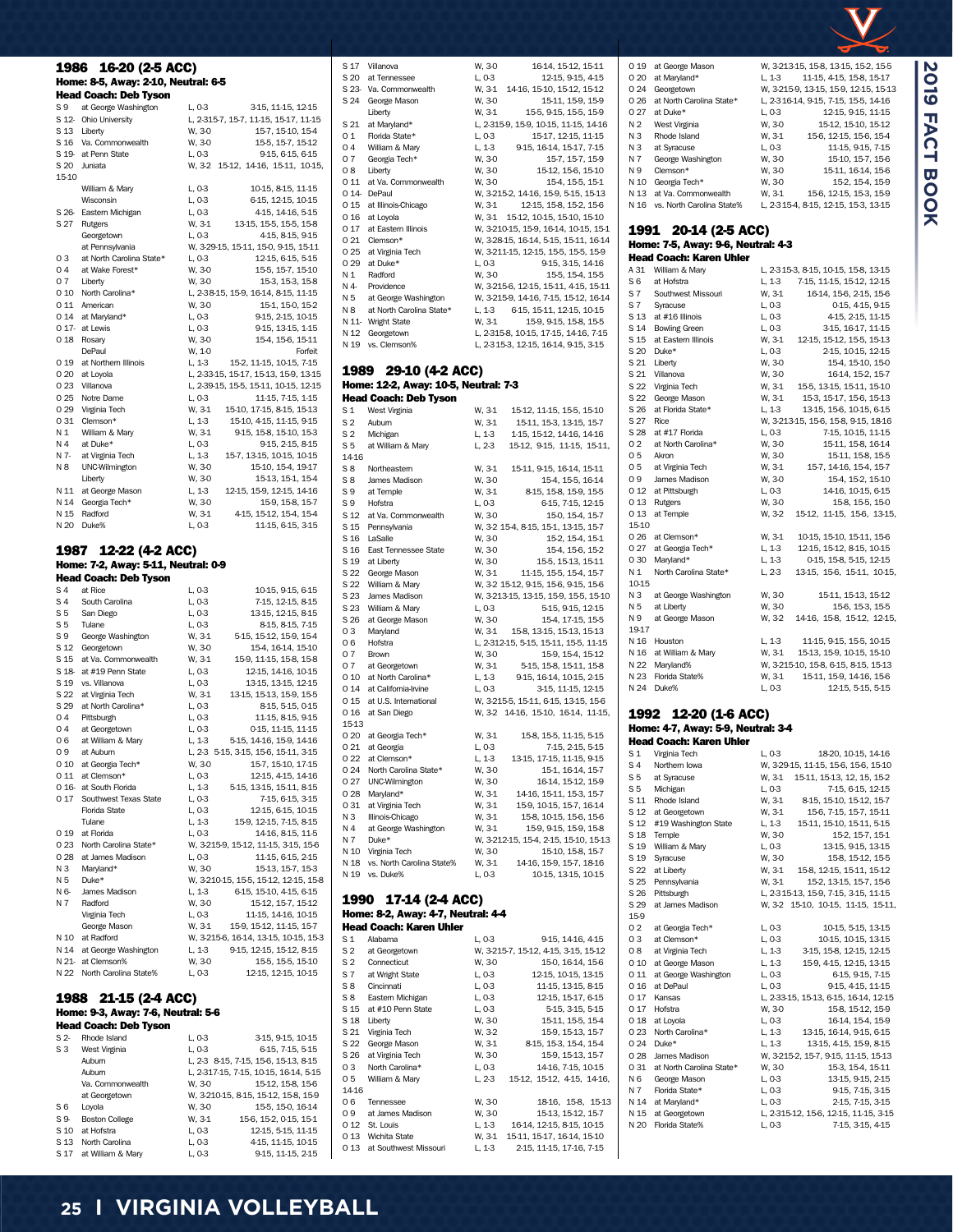$\overline{\mathbf{X}}$ 

|                       | 1993 12-20 (3-11 ACC)                                  |                  |                                                                  |
|-----------------------|--------------------------------------------------------|------------------|------------------------------------------------------------------|
|                       | Home: 7-7, Away: 4-8, Neutral: 1-5                     |                  |                                                                  |
|                       | <b>Head Coach: Karen Uhler</b>                         |                  |                                                                  |
| S 1<br>6-15           | George Washington                                      |                  | L, 2-3 13-15, 15-13, 16-14, 12-15,                               |
| S3                    | vs. James Madison                                      | W, 3-0           | 15-1, 15-7, 15-6                                                 |
| S 3                   | at William & Mary                                      | W, 3-0           | 15-13, 15-9, 15-12                                               |
| S 4                   | vs. North Carolina State                               | L, 1-3           | 16-14, 14-16, 6-15, 8-15                                         |
| S 4<br>S8             | vs. Southwest Texas State<br>Virginia Tech             | L, 1-3<br>W, 3-1 | 15-12, 3-15, 5-15, 9-15<br>15-3, 8-15, 15-9, 15-1                |
| S 10                  | vs. Loyola                                             | L, 1-3           | 14-16, 13-15, 15-9, 8-15                                         |
| S 11                  | vs. Iowa State                                         | L, 0-3           | 10-15, 12-15, 8-15                                               |
| S 11<br>S 17          | at Wisconsin<br><b>West Point</b>                      | L, 0-3<br>W, 3-1 | 11-15, 0-15, 4-15<br>15-11, 15-8, 15-9                           |
| S 18                  | Radford                                                | W, 3-0           | 8-15, 15-6, 15-9, 15-1                                           |
| S 18                  | Georgetown                                             | W, 30            | 153, 156, 1512                                                   |
| S 22                  | Liberty                                                | W, 30            | 15-2, 15-10, 15-3                                                |
| S 24<br>S 26          | at North Carolina State*<br>Maryland*                  | L, 0-3<br>L, 1-3 | 6-15, 12-15, 5-15<br>5-15, 15-11, 13-15, 10-15                   |
| 01                    | #25 Duke*                                              | L, 0-3           | 0-15, 11-15, 3-15                                                |
| 02                    | North Carolina*                                        | W, 3-1           | 15-13, 15-13, 6-15, 15-12                                        |
| 08<br>09              | at Georgia Tech*<br>at Clemson*                        | L, 0-3<br>L, 1-3 | 815, 615, 615<br>11-15, 9-15, 16-14, 14-16                       |
|                       | 0 10 at Furman                                         | W, 3-1           | 15-7, 15-10, 11-15, 15-9                                         |
|                       | O 12 at Virginia Tech                                  | L, 0-3           | 7-15, 13-15, 9-15                                                |
| 0 15                  | #17 Florida State*<br>0 16 North Carolina State*       | L, 0-3<br>W, 30  | 9-15, 5-15, 10-15<br>15-11, 15-13, 15-6                          |
|                       | 0 22 at Maryland*                                      | L, 1-3           | 17-15, 4-15, 14-16, 3-15                                         |
| 0 29                  | at #23 Florida State*                                  | L, 0-3           | 4-15, 8-15, 12-15                                                |
| N <sub>6</sub>        | O 30 at Florida A&M                                    | W, 3-0           | 15-6, 15-6, 15-7                                                 |
| N 7                   | at North Carolina*<br>at #22 Duke*                     | W, 3-1<br>L, 0-3 | 15-13, 15-13, 12-15, 15-11<br>2-15, 11-15, 7-15                  |
| N 12                  | Clemson*                                               | L, 0-3           | 7-15, 3-15, 4-15                                                 |
| N 13                  | Georgia Tech*                                          | L, 1-3           | 10-15, 10-15, 15-11, 14-16                                       |
| N 14                  | George Mason<br>N 20 vs. Clemson%                      | L, 1-3<br>L, 0-3 | 15-12, 10-15, 14-16, 12-15<br>12-15, 12-15, 11-15                |
|                       |                                                        |                  |                                                                  |
| 1994                  | 10-24 (1-13 ACC)                                       |                  |                                                                  |
|                       | Home: 7-8, Away: 2-9, Neutral: 1-7                     |                  |                                                                  |
| S <sub>2</sub>        | <b>Head Coach: Karen Uhler</b><br>Va. Commonwealth     | W, 3-1           | 13-15, 15-10, 15-7, 16-14                                        |
| S <sub>3</sub>        | Towson                                                 | W, 3-1           | 15-7, 10-15, 15-8, 15-13                                         |
| S3                    | Kent                                                   | W, 30            | 15-11, 16-14, 18-16                                              |
| S6<br>S9              | Georgetown                                             | W, 3-0           | 15-10, 15-12, 15-10                                              |
| S 10                  | Pittsburgh<br>at Michigan                              | L, 1-3           | L, 2-3 15-8, 15-11, 2-15, 10-15, 5-15<br>9-15, 15-7, 10-15, 2-15 |
| S 10                  | Michigan State                                         | L, 0-3           | 11-15, 5-15, 9-15                                                |
| S 16                  | at Cal Poly S.L.O.                                     | L, 0-3           | 7-15, 6-15, 4-15                                                 |
| S 16<br>S 17          | #21 San Diego<br>Idaho                                 | L, 0-3<br>L, 0-3 | 5-15, 11-15, 10-15<br>4-15, 8-15, 5-15                           |
| S 21                  | Liberty                                                | W, 3-1           | 15-6, 15-4, 10-15, 15-12                                         |
| S 23                  | Georgia Tech*                                          | L, 0-3           | 7-15, 12-15, 6-15                                                |
| S 24<br>S 27          | Clemson*<br>Maryland*                                  | L, 1-3           | 3-15, 9-15, 15-13, 6-15<br>L, 2-3 9-15, 15-10, 15-13, 7-15, 9-15 |
| S 29                  | William & Mary                                         |                  | L, 2-3 3-15, 15-11, 15-11, 9-15, 8-15                            |
| 01                    | at North Carolina State*                               | $L, 1-3$         | 10-15, 11-15, 15-1, 12-15                                        |
| 05<br>07              | at George Washington<br>North Carolina*                | L, 1-3<br>L, 1-3 | 5-15, 15-11, 7-15, 12-15<br>8-15, 15-11, 8-15, 7-15              |
| 08                    | #21 Duke*                                              | L, 0-3           | 6-15, 5-15, 10-15                                                |
| 0 11                  | Virginia Tech                                          | W, 30            | 15-5, 15-10, 15-9                                                |
| 0 14                  | at Georgia Tech*                                       | L, 1-3           | 8-15, 5-15, 15-11, 3-15                                          |
| 0 21                  | 0 15 at Clemson*<br>North Carolina State*              | L, 0-3           | 8-15, 8-15, 3-15<br>L, 2-313-15, 15-11, 15-17, 15-3, 11-15       |
|                       | 0 22 Florida State*                                    | L, 0-3           | 6-15, 6-15, 9-15                                                 |
|                       | O 25 at Virginia Tech                                  | L, 0-3           | 14-15, 11-15, 5-15                                               |
| 0 29                  | 0 28 at Maryland*<br>Drexel                            | L, 1-3<br>W. 3-1 | 5-15, 14-16, 16-14, 4-15<br>15-11, 13-15, 15-2, 15-8             |
|                       | O 29 George Mason                                      | L, 1-3           | 15-12, 4-15, 9-15, 7-15                                          |
| N 5                   | at Florida A & M                                       | W, 3-1           | 15-5, 15-7, 13-15, 15-0                                          |
| N 5                   | at Florida State*                                      | W, 3-0           | L, 2-38-15, 12-15, 15-4, 16-14, 18-20                            |
| N 9                   | James Madison<br>N 11 at North Carolina*               |                  | 16-14, 15-8, 15-10<br>W, 3-215-8, 15-12, 10-15, 4-15, 15-10      |
|                       | N 12 at #21 Duke*                                      |                  | L, 2-3 16-14, 15-9, 11-15, 6-15, 3-15                            |
|                       | N 18 vs. #21 Duke%                                     | L, 0-3           | 6-15, 9-15, 8-15                                                 |
|                       |                                                        |                  |                                                                  |
| 1995                  | 9-22 (1-13 ACC)<br>Home: 4-7, Away: 3-11, Neutral: 2-4 |                  |                                                                  |
|                       | <b>Head Coach: Melissa Aldrich Shelton</b>             |                  |                                                                  |
| S <sub>1</sub>        | Radford                                                | W, 3-0           | 15-6, 15-6, 15-6                                                 |
| S <sub>2</sub>        | Furman                                                 | W, 30            | 15-7, 15-6, 15-9                                                 |
| S <sub>2</sub><br>S 5 | <b>Wright State</b><br>at Georgetown                   | L, 0-3           | 10-15, 9-15, 13-15<br>W, 3-213-15, 4-15, 15-6, 15-11, 15-11      |
| S 8                   | at Virginia Tech                                       | L, 0-3           | 11-15, 7-15, 11-15                                               |
| S 8                   | vs. Northwestern                                       | L, 2-3           | 12-15, 15-10, 11-15, 16-14,                                      |
| 11-15<br>S 9          | vs. Appalachian State                                  | W, 3-1           | 15-9, 8-15, 15-11, 15-8                                          |
|                       | S 15 vs. Louisville                                    | L, 0-3           | 2-15, 12-15, 14-16                                               |
|                       | S 16 vs. Missouri                                      |                  | W, 3-210-15, 15-17, 15-13, 15-9, 15-10                           |

|                |                                            |                  |                                        | 0 20           | at Clemson*                               | $L, 1-3$               |
|----------------|--------------------------------------------|------------------|----------------------------------------|----------------|-------------------------------------------|------------------------|
| S <sub>3</sub> | vs. James Madison                          | W, 3-0           | 15-1, 15-7, 15-6                       |                | O 21 at #22 Georgia Tech*                 | L, 0-3                 |
| S <sub>3</sub> | at William & Mary                          | W, 3-0           | 15-13, 15-9, 15-12                     |                |                                           |                        |
| S 4            | vs. North Carolina State                   | L, 1-3           | 16-14, 14-16, 6-15, 8-15               | 0 25           | Virginia Tech                             | W, 3-0                 |
| S 4            | vs. Southwest Texas State                  | L, 1-3           | 15-12, 3-15, 5-15, 9-15                | 0 27           | Florida State*                            | $L, 1-4$               |
|                |                                            |                  |                                        |                | 0 28 North Carolina*                      | W, 3-1                 |
| S8             | Virginia Tech                              | W. 3-1           | 15-3, 8-15, 15-9, 15-1                 | N 1            | at William & Mary                         | L, 2-317-15            |
| S 10           | vs. Loyola                                 | L, 1-3           | 14-16, 13-15, 15-9, 8-15               | N3             | at James Madison                          | W, 3-0                 |
| S 11           | vs. Iowa State                             | L, 0-3           | 10-15, 12-15, 8-15                     | Ν4             | Maryland*                                 | L, 0-3                 |
| S 11           | at Wisconsin                               | L, 0-3           | 11-15, 0-15, 4-15                      | N 10           | at Florida State*                         | L, 0-3                 |
| S 17           | <b>West Point</b>                          | W, 3-1           | 15-11, 15-8, 15-9                      |                |                                           |                        |
|                | S 18 Radford                               | W, 3-0           | 8-15, 15-6, 15-9, 15-1                 | N 17           | vs. #20 Georgia Tech%                     | L, 0-3                 |
|                |                                            |                  |                                        | N 24           | at #4 Florida                             | L, 0-3                 |
| S 18           | Georgetown                                 | W, 3-0           | 153, 156, 1512                         |                | N 25 vs. Louisiana State                  | $L, 1-3$               |
| S 22           | Liberty                                    | W, 3-0           | 15-2, 15-10, 15-3                      |                |                                           |                        |
| S 24           | at North Carolina State*                   | L, 0-3           | 6-15, 12-15, 5-15                      |                |                                           |                        |
| S 26           | Maryland*                                  | L, 1-3           | 5-15, 15-11, 13-15, 10-15              |                | 1996 24-11 (7-9 ACC)                      |                        |
| 01             | #25 Duke*                                  | L, 0-3           | 0-15, 11-15, 3-15                      |                | Home: 11-4, Away: 7-6, Neutral: 6-1       |                        |
| 02             | North Carolina*                            | W, 3-1           | 15-13, 15-13, 6-15, 15-12              |                | <b>Head Coach: Melissa Aldrich Shelto</b> |                        |
|                |                                            |                  |                                        |                |                                           |                        |
| 08             | at Georgia Tech*                           | L, 0-3           | 815, 615, 615                          |                | A 31 vs. Bowling Green                    | W, 3-0                 |
| 09             | at Clemson*                                | $L, 1-3$         | 11-15, 9-15, 16-14, 14-16              | A 31           | at Pittsburgh                             | W, 3-1                 |
|                | 0 10 at Furman                             | W, 3-1           | 15-7, 15-10, 11-15, 15-9               | S <sub>1</sub> | vs. Montana                               | W, 3-1                 |
|                | O 12 at Virginia Tech                      | L, 0-3           | 7-15, 13-15, 9-15                      | S <sub>1</sub> | vs. Tennessee                             | W, 3-1                 |
|                | O 15 #17 Florida State*                    | L, 0-3           | 9-15, 5-15, 10-15                      | S6             | Drexel                                    | W, 3-1                 |
|                |                                            |                  |                                        | S6             | <b>UNC-Greensboro</b>                     | W, 3-0                 |
|                | 0 16 North Carolina State*                 | W, 3-0           | 15-11, 15-13, 15-6                     |                |                                           |                        |
|                | 0 22 at Maryland*                          | L, 1-3           | 17-15, 4-15, 14-16, 3-15               | S 7            | Va. Commonwealth                          | W, 3-0                 |
| 0 29           | at #23 Florida State*                      | L, 0-3           | 4-15, 8-15, 12-15                      | S 7            | Marshall                                  | W, 3-0                 |
| 030            | at Florida A&M                             | W, 3-0           | 15-6, 15-6, 15-7                       | S13            | vs. North Texas                           | W, 3-0                 |
| N 6            | at North Carolina*                         | W, 3-1           | 15-13, 15-13, 12-15, 15-11             | S14            | vs. UNLV                                  | W, 3-1                 |
| N 7            | at #22 Duke*                               | L, 0-3           | 2-15, 11-15, 7-15                      | S 14           | at Texas Tech                             | L, 0-3                 |
|                |                                            |                  |                                        |                |                                           |                        |
|                | N 12 Clemson*                              | L, 0-3           | 7-15, 3-15, 4-15                       | S 20           | at Maryland*                              | L, 0-3                 |
|                | N 13 Georgia Tech*                         | L, 1-3           | 10-15, 10-15, 15-11, 14-16             | S 22           | Florida State*                            | W, 3-1                 |
| N 14           | George Mason                               | $L, 1-3$         | 15-12, 10-15, 14-16, 12-15             | S 27           | at North Carolina State*                  | L, 2-3 14-1            |
|                | N 20 vs. Clemson%                          | L, 0-3           | 12-15, 12-15, 11-15                    | S 28           | at North Carolina*                        | L. 2-3 15-1:           |
|                |                                            |                  |                                        | 01             | William & Mary                            | W, 3-1<br>$\mathbf{1}$ |
|                |                                            |                  |                                        |                |                                           |                        |
|                | 1994 10-24 (1-13 ACC)                      |                  |                                        | 04             | Clemson*                                  | L, 2-312-15            |
|                | Home: 7-8, Away: 2-9, Neutral: 1-7         |                  |                                        | 05             | #22 Georgia Tech*                         | W, 3-1                 |
|                |                                            |                  |                                        | 08             | James Madison                             | W, 30                  |
|                | <b>Head Coach: Karen Uhler</b>             |                  |                                        |                | 0 12 at Wake Forest*                      | W, 3-1                 |
| S <sub>2</sub> | Va. Commonwealth                           | W. 3-1           | 13-15, 15-10, 15-7, 16-14              |                | 0 13 at Duke*                             | $\mathbf{1}$           |
| S <sub>3</sub> | Towson                                     | W, 3-1           | 15-7, 10-15, 15-8, 15-13               |                |                                           | W, 3-1                 |
| S <sub>3</sub> | Kent                                       | W, 30            | 15-11, 16-14, 18-16                    | 0 15           | Maryland*                                 | L, 0-3                 |
|                |                                            |                  |                                        | 0 20           | at Georgetown                             | W, 3-0                 |
| S <sub>6</sub> | Georgetown                                 | W, 3-0           | 15-10, 15-12, 15-10                    | 0 22           | at Virginia Tech                          | W, 3-0                 |
| S9             | Pittsburgh                                 |                  | L, 2-3 15-8, 15-11, 2-15, 10-15, 5-15  | 0 25           | Wake Forest*                              | W, 3-0                 |
| S 10           | at Michigan                                | L, 1-3           | 9-15, 15-7, 10-15, 2-15                |                | 0 26 Duke*                                | 13                     |
| S 10           | Michigan State                             | L, 0-3           | 11-15, 5-15, 9-15                      |                |                                           | L, 2-3                 |
| S 16           | at Cal Poly S.L.O.                         |                  |                                        | 11-15          |                                           |                        |
|                |                                            | L, 0-3           | 7-15, 6-15, 4-15                       |                | 0 27 West Virginia                        | W, 3-0                 |
| S 16           | #21 San Diego                              | L, 0-3           | 5-15, 11-15, 10-15                     | N 1            | at Georgia Tech*                          | L, 1-3                 |
| S 17           | Idaho                                      | L, 0-3           | 4-15, 8-15, 5-15                       | N 2            | at Clemson*                               | L, 1-3                 |
|                | S 21 Liberty                               | W, 3-1           | 15-6, 15-4, 10-15, 15-12               | N 8            |                                           |                        |
| S 23           | Georgia Tech*                              | L, 0-3           | 7-15, 12-15, 6-15                      |                | at Florida State*                         | W, 3-1                 |
| S 24           |                                            |                  |                                        | N 9            | vs. College of Charleston                 | W, 3-0                 |
|                | Clemson*                                   | $L, 1-3$         | 3-15, 9-15, 15-13, 6-15                | N 9            | at Jacksonville                           | W, 3-0                 |
| S 27           |                                            |                  |                                        |                |                                           |                        |
|                | Maryland*                                  |                  | L, 2-3 9-15, 15-10, 15-13, 7-15, 9-15  | N 15           | North Carolina*                           |                        |
| S 29           | William & Mary                             |                  | L, 2-3 3-15, 15-11, 15-11, 9-15, 8-15  |                |                                           | L, 1-3                 |
| 01             | at North Carolina State*                   | $L, 1-3$         | 10-15, 11-15, 15-1, 12-15              | N 16           | North Carolina State*                     | W, 3-29-15             |
|                |                                            |                  |                                        |                | N 22 vs. Duke%                            | L, 0-3                 |
| 05             | at George Washington                       | L, 1-3           | 5-15, 15-11, 7-15, 12-15               |                |                                           |                        |
| 07             | North Carolina*                            | L, 1-3           | 8-15, 15-11, 8-15, 7-15                |                |                                           |                        |
| 08             | #21 Duke*                                  | L, 0-3           | 6-15, 5-15, 10-15                      | 1997           | 18-16 (6-10 ACC)                          |                        |
| 0 11           | Virginia Tech                              | W, 3-0           | 15-5, 15-10, 15-9                      |                | Home: 10-6, Away: 7-6, Neutral: 1-4       |                        |
| 0 14           | at Georgia Tech*                           | $L, 1-3$         | 8-15, 5-15, 15-11, 3-15                |                |                                           |                        |
|                |                                            |                  |                                        |                | <b>Head Coach: Melissa Aldrich Shelto</b> |                        |
| 0 15           | at Clemson*                                | L, 0-3           | 8-15, 8-15, 3-15                       | A 29           | Delaware                                  | W. 30                  |
|                | O 21 North Carolina State*                 |                  | L, 2-313-15, 15-11, 15-17, 15-3, 11-15 | A 29           | Liberty                                   | W. 3-0                 |
|                | O 22 Florida State*                        | L, 0-3           | 6-15, 6-15, 9-15                       | A 30           | Coastal Carolina                          | W, 3-1                 |
| 0 25           | at Virginia Tech                           | L, 0-3           | 14-15, 11-15, 5-15                     | A 30           | Illinois                                  | L, 2-3 7-15            |
| 0.28           | at Maryland*                               | L, 1-3           | 5-15, 14-16, 16-14, 4-15               | S 2            |                                           | $\mathbf{1}$           |
| 029            | Drexel                                     | W, 3-1           | 15-11, 13-15, 15-2, 15-8               |                | at James Madison                          | W, 3-1                 |
| 0 29           |                                            |                  |                                        | S5             | vs. Pepperdine                            | L, 1-3                 |
|                | George Mason                               | L, 1-3           | 15-12, 4-15, 9-15, 7-15                | S6             | at New Mexico                             | L, 1-3                 |
| N 5            | at Florida A & M                           | W, 3-1           | 15-5, 15-7, 13-15, 15-0                | S6             | Idaho State                               | L, 1-3                 |
| N 5            | at Florida State*                          |                  | L, 2-38-15, 12-15, 15-4, 16-14, 18-20  | S 12           | at Marshall                               | W, 3-0                 |
| N 9            | James Madison                              | W. 3-0           | 1614, 15-8, 15-10                      | S 13           | vs. Indiana                               | L, 0-3                 |
| N 11           | at North Carolina*                         |                  | W, 3-215-8, 15-12, 10-15, 4-15, 15-10  |                |                                           |                        |
|                |                                            |                  |                                        | S 13           | vs. Cincinnati                            | W, 3-1                 |
| N 12           | at #21 Duke*                               |                  | L, 2-3 16-14, 15-9, 11-15, 6-15, 3-15  | S 16           | at William & Mary                         | W, 3-0                 |
|                | N 18 vs. #21 Duke%                         | L, 0-3           | 6-15, 9-15, 8-15                       | S 19           | Villanova                                 | W, 3-215-8             |
|                |                                            |                  |                                        | S 20           | Northeastern                              | W, 3-1                 |
|                |                                            |                  |                                        | S 20           | Iowa State                                |                        |
| 1995           | 9-22 (1-13 ACC)                            |                  |                                        |                |                                           | W, 3-1                 |
|                | Home: 4-7, Away: 3-11, Neutral: 2-4        |                  |                                        | S 26           | at North Carolina State*                  | W, 3-0                 |
|                |                                            |                  |                                        |                | S 28 at North Carolina*                   | L, 0-3                 |
|                | <b>Head Coach: Melissa Aldrich Shelton</b> |                  |                                        | 03             | #19 Maryland*                             | L, 0-3                 |
| S 1            | Radford                                    | W. 3-0           | 15-6, 15-6, 15-6                       | 07             | at Va. Commonwealth                       | W, 3-0                 |
| S2             | Furman                                     | W, 3-0           | 15-7, 15-6, 15-9                       |                | 0 10 Florida State*                       |                        |
| S2             | <b>Wright State</b>                        | L, 0.3           | 10-15, 9-15, 13-15                     |                |                                           | L, 1-3                 |
|                |                                            |                  |                                        |                | 0 11 Wake Forest*                         | W, 3-0                 |
| S5             | at Georgetown                              |                  | W, 3-213-15, 4-15, 15-6, 15-11, 15-11  |                | 0 12 Duke*                                | L, 0-3                 |
| S8             | at Virginia Tech                           | L, 0-3           | 11-15, 7-15, 11-15                     | 0 17           | at Clemson*                               | L, 0-3                 |
| S8             | vs. Northwestern                           | L, 2-3           | 12-15, 15-10, 11-15, 16-14,            |                |                                           | W, 3-215-7             |
| 11-15          |                                            |                  |                                        |                | 0 18 at Georgia Tech*                     |                        |
| S9             | vs. Appalachian State                      | W, 3-1           | 15-9, 8-15, 15-11, 15-8                | 0 24           | at Duke*                                  | L, 0-3                 |
|                |                                            |                  |                                        | 0 25           | at Wake Forest*                           | W, 30                  |
| S 15           | vs. Louisville                             | L, 0.3           | 2-15, 12-15, 14-16                     |                | 0 28 Virginia Tech                        | W, 30                  |
| S 16           | vs. Missouri                               |                  | W, 3-210-15, 15-17, 15-13, 15-9, 15-10 |                | O 31 Georgia Tech*                        | L, 0-3                 |
| S 19<br>S 22   | at Liberty<br>at North Carolina State*     | W, 3-0<br>L, 0-3 | 15-7, 15-6, 15-7<br>7-15, 10-15, 14-16 | N <sub>1</sub> | Clemson*                                  | L, 0-3                 |

| 04                    | at Maryland*                                           | L, 1-3                                           | 6-15, 15-13, 8-15, 7-15                             |
|-----------------------|--------------------------------------------------------|--------------------------------------------------|-----------------------------------------------------|
| 07                    | at North Carolina*                                     | L, 2-315-12, 11-15, 13-15, 15-11, 7-15           |                                                     |
| 0 13                  | Duke*                                                  | L, 1-3<br>15-11, 13-15, 15-17, 6-15              |                                                     |
| 0 14                  | North Carolina State*                                  | L, 0-3                                           | 12-15, 6-15, 5-15                                   |
| 0 18<br>0 20          | at George Mason<br>at Clemson*                         | L, 1-3<br>L, 1-3                                 | 8-15, 17-15, 9-15, 9-15<br>10-15, 7-15, 15-12, 4-15 |
| 0 21                  | at #22 Georgia Tech*                                   | L, 0-3                                           | 4-15, 3-15, 12-15                                   |
| 0 25                  | Virginia Tech                                          | W, 3-0                                           | 15-11, 15-8, 15-5                                   |
| 0 27                  | Florida State*                                         | L, 1-4<br>15-13, 8-15, 10-15, 13-15              |                                                     |
| 0 28                  | North Carolina*                                        | W, 3-1                                           | 3-15, 15-12, 15-12, 15-4                            |
| N 1                   | at William & Mary                                      | L, 2-317-15, 13-15, 9-15, 15-12, 14-16           |                                                     |
| NЗ                    | at James Madison                                       | W, 3-0                                           | 15-7, 15-9, 15-5                                    |
| N 4                   | Maryland*                                              | L, 0-3                                           | 5-15, 10-15, 4-15                                   |
| N 10<br>N 17          | at Florida State*<br>vs. #20 Georgia Tech%             | L, 0-3<br>L, 0-3                                 | 9-15, 11-15, 12-15<br>9-15, 3-15, 4-15              |
| N 24                  | at #4 Florida                                          | L, 0-3                                           | 4-15, 8-15, 6-15                                    |
| N 25                  | vs. Louisiana State                                    | L, 1-3                                           | 15-6, 6-15, 4-15, 3-15                              |
|                       |                                                        |                                                  |                                                     |
|                       | 1996 24-11 (7-9 ACC)                                   |                                                  |                                                     |
|                       | Home: 11-4, Away: 7-6, Neutral: 6-1                    |                                                  |                                                     |
|                       | <b>Head Coach: Melissa Aldrich Shelton</b>             |                                                  |                                                     |
| A 31                  | vs. Bowling Green                                      | W, 3-0                                           | 16-14, 15-4, 15-10                                  |
| A 31                  | at Pittsburgh                                          | W, 3-1<br>15-12, 16-14, 11-15, 15-8              |                                                     |
| S <sub>1</sub>        | vs. Montana                                            | W, 3-1                                           | 15-7, 15-10, 15-17, 15-9                            |
| S 1                   | vs. Tennessee                                          | W, 3-1<br>15-11, 12-15, 16-14, 15-6              |                                                     |
| S <sub>6</sub>        | Drexel                                                 | W, 3-1                                           | 3-15, 15-6, 15-3, 15-8                              |
| S 6<br>S <sub>7</sub> | UNC-Greensboro                                         | W, 3-0                                           | 15-10, 15-0, 15-7<br>15-4, 15-3, 15-4               |
| S 7                   | Va. Commonwealth<br>Marshall                           | W, 3-0<br>W, 3-0                                 | 15-6, 17-15, 15-9                                   |
| S13                   | vs. North Texas                                        | W, 3-0                                           | 15-8, 15-11, 15-9                                   |
| S14                   | vs. UNLV                                               | W, 3-1                                           | 15-9, 15-1, 13-15, 15-10                            |
| S 14                  | at Texas Tech                                          | L, 0-3                                           | 10-15, 14-16, 9-15                                  |
|                       | S 20 at Maryland*                                      | L, 0-3                                           | 7-15, 9-15, 8-15                                    |
| S 22                  | Florida State*                                         | W. 3-1                                           | 13-15, 15-13, 15-9, 15-5                            |
| S 27                  | at North Carolina State*                               | L, 2-3 14-16, 15-5, 15-3, 5-15, 13-15            |                                                     |
| S 28                  | at North Carolina*                                     | L, 2-3 15-12, 15-8, 5-15, 12-15, 9-15            |                                                     |
| 01<br>04              | William & Mary<br>Clemson*                             | W. 3-1<br>16-14, 15-17, 15-12, 15-11             |                                                     |
| 05                    | #22 Georgia Tech*                                      | L, 2-312-15, 10-15, 15-13, 15-7, 15-17<br>W, 3-1 | 1315, 15-10, 15-9, 15-5                             |
| 08                    | James Madison                                          | W, 3-0                                           | 15-11, 16-14, 15-8                                  |
|                       | 0 12 at Wake Forest*                                   | W, 3-1                                           | 154, 15-11, 11-15, 15-6                             |
| 0 13                  | at Duke*                                               | W, 3-1 12-15, 15-13, 15-13, 15-10                |                                                     |
| 0 15                  | Maryland*                                              | L, 0-3                                           | 9-15, 8-15, 6-15                                    |
| 0 20                  | at Georgetown                                          | W, 3-0                                           | 154, 1510, 1510                                     |
| 0 22                  | at Virginia Tech                                       | W, 3-0                                           | 15-10, 15-2, 15-6                                   |
| 0 25                  | Wake Forest*                                           | W, 3-0                                           | 15-11, 15-5, 15-9                                   |
| 0 26<br>11-15         | Duke*                                                  | 13-15, 12-15, 15-11, 15-11,<br>L, 2-3            |                                                     |
| 0 27                  | West Virginia                                          | W, 3-0                                           | 15-1, 15-5, 15-7                                    |
| N 1                   | at Georgia Tech*                                       | L, 1-3                                           | 5-15, 10-15, 15-5, 9-15                             |
| N 2                   | at Clemson*                                            | 15-12, 13-15, 4-15, 10-15<br>L, 1-3              |                                                     |
| N 8                   | at Florida State*                                      | W, 3-1                                           | 7-15, 15-11, 15-5, 15-10                            |
| N 9                   | vs. College of Charleston                              | W, 3-0                                           | 15-5, 15-6, 15-4                                    |
| N 9                   | at Jacksonville                                        | W, 3-0                                           | 15-12, 16-4, 15-8                                   |
| N 15                  | North Carolina*                                        | L, 1-3                                           | 3-15, 11-15, 15-10, 6-15                            |
|                       | N 16 North Carolina State*<br>N 22 vs. Duke%           | W, 3-29-15, 13-15, 15-10, 15-3, 15-9<br>L, 0-3   | 14-16, 13-15, 13-15                                 |
|                       |                                                        |                                                  |                                                     |
|                       |                                                        |                                                  |                                                     |
| 1997                  | 18-16 (6-10 ACC)                                       |                                                  |                                                     |
|                       | Home: 10-6, Away: 7-6, Neutral: 1-4                    |                                                  |                                                     |
| A 29                  | <b>Head Coach: Melissa Aldrich Shelton</b><br>Delaware | W, 3-0                                           | 15-4, 15-4, 15-3                                    |
| A 29                  | Liberty                                                | W, 3-0                                           | 15-2, 15-9, 15-13                                   |
| A 30                  | Coastal Carolina                                       | W, 3-1                                           | 7-15, 15-3, 15-6, 15-9                              |
| A 30                  | Illinois                                               | L, 2-3 7-15, 15-7, 15-5, 13-15, 10-15            |                                                     |
| S 2                   | at James Madison                                       | W, 3-1<br>15-10, 15-11, 14-16, 15-13             |                                                     |
| S5                    | vs. Pepperdine                                         | L, 1-3                                           | 4-15, 11-15, 15-12, 5-15                            |
| S 6                   | at New Mexico                                          | L, 1-3                                           | 0-15, 17-15, 8-15, 13-15                            |
| S 6                   | Idaho State                                            | $L. 1-3$                                         | 15-11, 13-15, 8-15, 13-15                           |
| S 12                  | at Marshall                                            | W, 3-0                                           | 15-7, 15-9, 15-4                                    |
| S 13                  | vs. Indiana<br>S 13 vs. Cincinnati                     | L, 0-3<br>W, 3-1                                 | 16-18, 7-15, 8-15<br>15-10, 15-5, 13-15, 15-4       |
| S 16                  | at William & Mary                                      | W, 3-0                                           | 15-9, 15-8, 15-6                                    |
| S 19                  | Villanova                                              | W, 3-215-8, 15-10, 9-15, 8-15, 15-12             |                                                     |
| S 20                  | Northeastern                                           | W, 3-1                                           | 16-14, 15-2, 12-15, 15-4                            |
| S 20                  | Iowa State                                             | W, 3-1                                           | 15-11, 15-17, 15-4, 15-12                           |
| S 26                  | at North Carolina State*                               | W, 3-0                                           | 15-9, 15-11, 15-8                                   |
| S 28                  | at North Carolina*                                     | L, 0-3                                           | 13-15, 4-15, 14-16                                  |
| 03                    | #19 Maryland*                                          | L, 0-3                                           | 8-15, 5-15, 14-16                                   |
| 07                    | at Va. Commonwealth                                    | W, 3-0                                           | 15-9, 15-12, 15-6                                   |
| 0 10                  | Florida State*                                         | L, 1-3                                           | 8-15, 15-6, 6-15, 9-15                              |
| 0 11                  | Wake Forest*<br>0 12 Duke*                             | W, 3-0<br>L, 0-3                                 | 15-4, 15-5, 15-4<br>8-15, 13-15, 3-15               |
| 0 17                  | at Clemson*                                            | L, 0-3                                           | 12-15, 10-15, 6-15                                  |
| 0 18                  |                                                        |                                                  |                                                     |
| 0 24                  | at Georgia Tech*                                       | W, 3-215-7, 15-10, 2-15, 7-15, 15-11             |                                                     |
|                       | at Duke*                                               | L, 0-3                                           | 6-15, 15-17, 4-15                                   |
| 0 25                  | at Wake Forest*                                        | W, 3-0                                           | 15-13, 15-6, 15-9                                   |
| 0 28                  | Virginia Tech                                          | W, 3-0                                           | 15-11, 17-15, 15-6                                  |
| 0 31                  | Georgia Tech*                                          | L, 0-3                                           | 11-15, 8-15, 11-15                                  |
| N 1                   | Clemson*                                               | L, 0-3                                           | 11-15, 9-15, 10-15                                  |
| Ν4                    | at #16 Maryland*                                       | L, 0-3                                           | 5-15, 4-15, 10-15                                   |
| N 8                   | at Florida State*<br>N 14 North Carolina*              | L, 0-3<br>W, 3-1                                 | 0-15, 6-15, 6-15<br>8-15, 15-3, 15-9, 15-12         |

N 15 North Carolina State\* W, 3-1 15-12, 15-10, 6-15, 15-12 N 21 vs. Florida State% L, 2-3 9-15, 15-9, 15-17, 15-13, 8-15

| 1998 26-8 (12-4 ACC)<br>Home: 13-1, Away: 8-4, Neutral: 5-3 |                                            |                                                                                 |  |  |
|-------------------------------------------------------------|--------------------------------------------|---------------------------------------------------------------------------------|--|--|
|                                                             | <b>Head Coach: Melissa Aldrich Shelton</b> |                                                                                 |  |  |
|                                                             | <b>NCAA Participants</b>                   |                                                                                 |  |  |
| S 1<br>S 4                                                  | William & Mary                             | W, 3-0<br>15-10, 15-13, 15-6<br>W, 30                                           |  |  |
| S 4                                                         | vs. Buffalo<br>vs. Minnesota               | 15-5, 15-6, 15-8<br>L, 2-315-5, 4-15, 15-10, 12-15, 15-17                       |  |  |
| S 5                                                         | at Navy                                    | W, 30<br>15-8, 15-4, 15-12                                                      |  |  |
| S 5                                                         | Loyola                                     | W, 30<br>15-6, 15-4, 15-8                                                       |  |  |
| S 8                                                         | at Virginia Tech                           | W, 3-1<br>5-15, 17-15, 15-2, 15-6                                               |  |  |
| S 11                                                        | at Pepperdine<br>S 12 vs. Akron            | W, 3-213-15, 15-13, 15-9, 13-15, 15-8<br>W, 3-1 13-15, 15-7, 17-15, 15-9        |  |  |
| S 12                                                        | vs. UC Irvine                              | W, 3-1<br>15-8, 15-10, 12-15, 15-9                                              |  |  |
| S 18                                                        | Va. Commonwealth                           | W, 30<br>15-5, 15-8, 18-16                                                      |  |  |
| S 18                                                        | Cornell                                    | W, 30<br>15-2, 15-4, 15-4                                                       |  |  |
| S 19<br>S 25                                                | Georgetown<br>at Wake Forest*              | W, 3-1<br>13-15, 16-14, 15-9, 15-11<br>L, 0-3<br>3-15, 12-15, 3-15              |  |  |
| S 27                                                        | at Duke*                                   | W. 3-0<br>15-13, 15-7, 16-14                                                    |  |  |
| 02                                                          | Clemson*                                   | W, 30<br>15-1, 15-8, 15-8                                                       |  |  |
| 03                                                          | Georgia Tech*                              | W, 3-1<br>15-8, 8-15, 15-5, 15-4                                                |  |  |
| 06<br>0 11                                                  | at North Carolina*<br>at N.C. State*       | L, 2-315-13, 13-15, 15-12, 9-15, 13-15<br>15-11, 15-7, 15-5<br>W, 30            |  |  |
| 0 13                                                        | Maryland*                                  | W, 30<br>15-6, 15-12, 15-12                                                     |  |  |
| 0 16                                                        | at Florida State*                          | L, 0-3<br>1-15, 12-15, 5-15                                                     |  |  |
| 0 17                                                        | at Jacksonville                            | W, 30<br>15-11, 15-4, 16-14                                                     |  |  |
| 0 23<br>0 24                                                | North Carolina State*                      | 15-6, 15-5, 13-15, 15-1<br>W, 3-1<br>W, 3-28-15, 15-7, 11-15, 15-12, 15-13      |  |  |
| 0 27                                                        | North Carolina*<br>Liberty                 | W, 3-213-15, 15-9, 15-7, 13-15, 15-9                                            |  |  |
| 0 30                                                        | at Maryland*                               | W, 30<br>15-3, 15-6, 15-8                                                       |  |  |
| N 3                                                         | James Madison                              | L, 2-3 15-9, 15-9, 15-17, 13-15, 7-15                                           |  |  |
| N 6                                                         | at Georgia Tech*                           | W, 3-22-15, 15-9, 15-13, 12-15, 15-11                                           |  |  |
| N 7                                                         | at Clemson*<br>N 11 Duke*                  | L, 2-3 9-15, 11-15, 15-4, 15-8, 13-15<br>W, 30<br>15-9, 15-6, 15-9              |  |  |
|                                                             | N 14 Florida State*                        | W, 3-215-7, 2-15, 11-15, 15-1, 21-19                                            |  |  |
|                                                             | N 15 Wake Forest*                          | W, 3-215-9, 11-15, 13-15, 15-9, 15-13                                           |  |  |
| N 20                                                        | vs. Maryland%                              | W, 3-211-15, 15-8, 15-13, 6-15, 15-7                                            |  |  |
| N 21<br>D 5                                                 | vs. Florida State%<br>vs. #15 UCLA\$       | L, 0-3<br>10-15, 12-15, 9-15<br>L, 1-3 7-15, 6-15, 16-14, 5-15                  |  |  |
|                                                             |                                            |                                                                                 |  |  |
| 1999                                                        | 19-12 (9-7 ACC)                            |                                                                                 |  |  |
|                                                             | Home: 9-3, Away: 7-6, Neutral: 3-3         |                                                                                 |  |  |
|                                                             | <b>Head Coach: Melissa Aldrich Shelton</b> |                                                                                 |  |  |
|                                                             | <b>NCAA Participants</b>                   |                                                                                 |  |  |
| S 1<br>S 3                                                  | Virginia Tech<br>Ohio                      | W, 3-0<br>15-10, 15-8, 15-10<br>W. 3-0<br>15-13, 15-8, 15-9                     |  |  |
| S 4                                                         | Furman                                     | W, 30<br>15-8, 15-8, 15-2                                                       |  |  |
| S 4                                                         | Alabama                                    | W, 3-212-15, 15-6, 15-7, 18-20, 15-9                                            |  |  |
|                                                             | S 10 at William & Mary                     | W, 30<br>15-11, 15-6, 15-13                                                     |  |  |
|                                                             | S 11 Dartmouth                             | W. 3-0<br>15-1, 15-10, 15-9                                                     |  |  |
| S 11<br>S 14                                                | Rice<br>at Georgetown                      | W, 3-215-10, 8-15, 14-16, 15-12, 17-15<br>L, 2-314-16, 15-8, 6-15, 15-11, 10-15 |  |  |
| S 18                                                        | vs. #21 Michigan                           | 945, 13-15, 5-15<br>L, 0-3                                                      |  |  |
|                                                             | S 19 at South Carolina                     | L, 0-3<br>13-15, 6-15, 11-15                                                    |  |  |
|                                                             | S 24 North Carolina*                       | L, 0-3<br>10-15, 8-15, 7-15                                                     |  |  |
| S 28                                                        | S 25 North Carolina State*                 | 154, 156, 12-15, 15-12<br>W. 3-1<br>W, 30                                       |  |  |
| 03                                                          | at Maryland*<br>at Florida State*          | 15-13, 15-2, 15-7<br>W, 3-2 9-15, 11-15, 16-14, 15-12,                          |  |  |
| 15-10                                                       |                                            |                                                                                 |  |  |
| 08                                                          | at Duke*                                   | W, 3-0<br>15-9, 16-14, 15-11                                                    |  |  |
| 09                                                          | at Wake Forest*                            | L, 1-3<br>12-15, 16-14, 6-15, 13-15                                             |  |  |
| 0 15<br>0 16                                                | Georgia Tech*<br>#15 Clemson*              | W, 3-1<br>15-7, 13-15, 15-10, 15-8<br>L, 0-3<br>5-15, 6-15, 13-15               |  |  |
| 0 19                                                        | Wake Forest*                               | W, 3-0<br>15-12, 15-7, 15-7                                                     |  |  |
| 0 2 2                                                       | Florida State*                             | W, 3-0<br>15-8, 15-13, 15-5                                                     |  |  |
| 0 2 3                                                       | Duke*                                      | W, 3-0<br>19-17, 15-10, 15-12                                                   |  |  |
| 0 29                                                        | at #14 Clemson*                            | L, 0-3<br>11-15, 10-15, 8-15                                                    |  |  |
| 030<br>N 5                                                  | at Georgia Tech*<br>Maryland*              | L, 1-3<br>5-15, 14-16, 16-14, 14-16<br>L, 2-37-15, 15-12, 15-13, 13-15, 16-18   |  |  |
| N 9                                                         | at North Carolina State*                   | W, 3-1<br>15-7, 5-15, 15-6, 15-9                                                |  |  |
| N 12                                                        | at James Madison                           | W, 3-218-20, 10-15, 15-11, 15-11, 15-9                                          |  |  |
| N 13                                                        | at #25 North Carolina*                     | 11-15, 12-15, 13-15<br>L, 0-3                                                   |  |  |
| N 19                                                        |                                            |                                                                                 |  |  |
|                                                             | vs. Duke%                                  | W, 3-1<br>15-5, 6-15, 15-3, 15-5                                                |  |  |
| N 20<br>N 27                                                | vs. #16 Clemson%<br>at American            | 13-15, 9-15, 8-15<br>L, 0-3<br>W, 30<br>15-10, 16-14, 15-9                      |  |  |

#### 2000 16-15 (8-8 ACC)

#### Home: 9-3, Away: 5-8, Neutral: 2-4 Head Coach: Melissa Aldrich Shelton

| S <sub>1</sub> | William & Mary           | W. 3-1 | 16-14, 15-5, 10-15, 15-6              |
|----------------|--------------------------|--------|---------------------------------------|
| S <sub>1</sub> | Georgetown               | L, 0-3 | 5-15, 9-15, 11-15                     |
| S <sub>2</sub> | Kentucky                 | W. 3-1 | 15-13, 15-8, 15-17, 15-7              |
| S5             | James Madison            | W, 30  | 15-13, 15-7, 15-10                    |
| S8             | vs. Western Michigan     | L, 1-3 | 6-15, 16-14, 7-15, 4-15               |
| S9             | vs. Middle Tennessee St. | W. 3-1 | 7-15, 15-10, 15-10, 15-3              |
| S9             | at Xavier                | L, 0-3 | 14-16, 9-15, 12-15                    |
| S 15           | at Arkansas              | L, 0-3 | 9-15, 9-15, 4-15                      |
| S 16           | vs. #23 Michigan         | L, 0-3 | 1-15, 4-15, 6-15                      |
| S 16           | vs. Houston              | L, 1-3 | 4-15, 15-7, 4-15, 14-16               |
| S 19           | Duke*                    |        | W, 3-215-7, 7-15, 13-15, 15-12, 15-13 |

## **26 I VIRGINIA VOLLEYBALL**

L, 0-3 13-15, 10-15, 10-15<br>
L, 0-3 10-15, 7-15, 11-15

S 23 at Duke\*<br>
L, 2-3 15-11, 7-15, 3-15, 15-7, 8-15<br>
L, 0-3 13-15, 10-15, 10-15

S 30 #22 Georgia Tech\*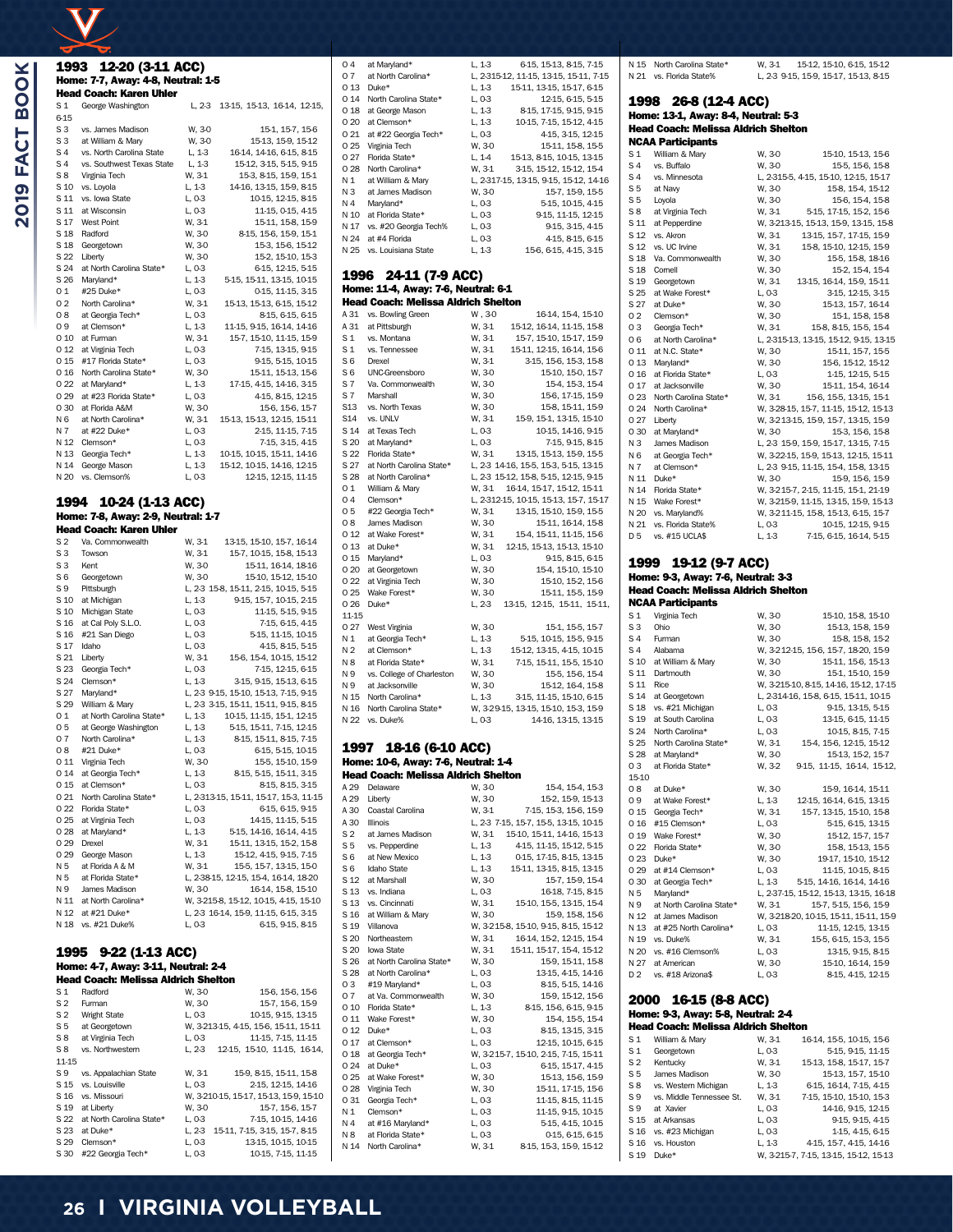|                | Florida State*                                 | W, 3-1           | 15-9, 14-16, 15-8, 15-6                                                       |
|----------------|------------------------------------------------|------------------|-------------------------------------------------------------------------------|
| S 29           | at Georgia Tech*                               | L, 1-3           | 6-15, 15-13, 5-15, 8-15                                                       |
| S 30           | at Clemson*                                    | W, 3-1<br>W, 3-1 | 4-15, 15-7, 15-9-15-13                                                        |
| 06             | North Carolina State*                          |                  | 15-8, 15-9, 14-16, 15-4                                                       |
| 07             | North Carolina*                                |                  | L, 2-315-4, 17-15, 6-15, 12-15, 11-15                                         |
|                |                                                |                  |                                                                               |
|                | O 10 at Liberty                                |                  | W, 3-215-12, 10-15, 8-15, 15-8, 15-10                                         |
|                | 0 13 at Maryland*                              |                  | L, 1-3 3-15, 15-17, 16-14, 12-15                                              |
|                | O 17 at North Carolina*                        | L, 0-3           | 7-15, 13-15, 16-18                                                            |
|                | O 20 at North Carolina State*                  |                  | W, 3-27-15, 15-17, 15-11, 15-8, 16-14                                         |
|                | O 21 at Virginia Tech                          |                  | $W, 3-1 \hspace{1.5cm} 8-15, 15-7, 15-4, 15-12$                               |
|                | 0 24 Maryland*                                 | W, 3-0           | 15-11, 15-12, 15-8                                                            |
|                |                                                |                  |                                                                               |
|                | 0 27 at Florida State*                         |                  | L, 2-3 4-15, 15-13, 14-16, 15-7, 13-15                                        |
|                | O 28 vs. Florida A&M                           |                  | W, 3-1 15-6, 11-15, 15-7, 15-3<br>W, 3-0 15-7, 16-14, 15-5                    |
| NЗ             | Clemson*                                       |                  |                                                                               |
| N 4            | Georgia Tech*                                  |                  | W, 3-2 10-15, 8-15, 15-2, 15-10, 15-12                                        |
|                | N 10 at Wake Forest*                           |                  | L, 2-3 15-11, 15-5, 5-15, 4-15, 14-16                                         |
|                | N 11 at Duke*                                  | L, 0-3           | 4-15, 14-16, 14-16                                                            |
| N 17           | at Wake Forest%                                |                  | W, 3-1 15-13, 13-15, 15-8, 15-8                                               |
|                |                                                |                  |                                                                               |
|                | N 18 vs. North Carolina%                       | L, 0-3           | 6-15, 10-15, 10-15                                                            |
|                |                                                |                  |                                                                               |
|                |                                                |                  |                                                                               |
|                | 2001 9-18 (3-13 ACC)                           |                  |                                                                               |
|                | Home: 4-8, Away: 2-9, Neutral: 3-1             |                  |                                                                               |
|                | <b>Head Coach: Melissa Aldrich Shelton</b>     |                  |                                                                               |
|                |                                                |                  |                                                                               |
|                | A 31 Radford                                   | W, 3-0           | 30-25, 30-26, 30-28                                                           |
|                | A 31 #10 Stanford                              | L, 0-3           | 22-30, 20-30, 26-30                                                           |
| S <sub>1</sub> | #15 Minnesota                                  | L, 0-3           | 15-30, 19-30, 25-30                                                           |
| S <sub>4</sub> | Virginia Tech                                  | W, 3-1           | 28-30, 30-27, 30-28, 30-27                                                    |
|                | S 7 Davidson                                   | W, 3-1           | 30-28, 25-30, 30-28, 30-25                                                    |
| S8             | Columbia                                       | W, 3-0           | 30-19, 30-27, 30-14                                                           |
| S8             |                                                |                  |                                                                               |
|                | at William & Mary                              | L, 0-3           | 28-30, 21-30, 20-30                                                           |
|                | S 20 at North Carolina*                        | L, 0-3           | 18-30, 21-30, 17-30                                                           |
|                | S 21 at North Carolina State*                  | W, 3-1           | 26-30, 30-19, 30-18, 30-21                                                    |
| S 25           | at Maryland*                                   | ,<br>L, 2-3      | 22-30, 30-28, 30-20, 21-30, 14-16                                             |
|                | S 30 at Florida State*                         | L, 0-3           | 21-30, 26-30, 15-30                                                           |
| 05             | Wake Forest*                                   | L, 0-3           | 28-30, 21-30, 20-30                                                           |
| 06             | Duke*                                          | L, 0-3           | 19-30, 18-30, 24-30                                                           |
| 0 1 2          |                                                |                  |                                                                               |
|                | at Clemson*                                    | L, 0-3           | 24-30, 25-30, 21-30                                                           |
|                | 0 13 at Georgia Tech*                          | L, 0-3           | 23-30, 19-30, 19-30                                                           |
|                | 0 16 #25 North Carolina*                       | $L, 1-3$         | 31-29, 18-30, 32-34, 23-30                                                    |
|                | 0 19 Florida State*                            | L, 1-3           | 30-26, 20-30, 26-30, 21-30                                                    |
| 0 21           | North Carolina State*                          | W, 3-1           | 27-30, 30-22, 33-31, 30-20                                                    |
|                | 0 23 at Georgetown                             | L, 0-3           | 27-30, 25-30, 22-30                                                           |
| 0 27           | Maryland*                                      | W, 3-2           | 30-27, 30-27, 18-30, 24-30, 15-9                                              |
|                |                                                |                  | 29-31, 30-27, 30-26, 24-30, 11-15                                             |
|                | 0 30 at Duke*                                  | L, 2-3           |                                                                               |
| N 4            | at Wake Forest*                                | L, 0-3           | 27-30, 15-30, 21-30                                                           |
| N 9            | Georgia Tech*                                  | L, 0-3           | 30-32, 23-30, 22-30                                                           |
|                | N 10 Clemson*                                  | $L, 2-3$         | 27-30, 30-20, 25-30, 30-27, 8-15                                              |
|                | N 15 vs. North Carolina State% W, 3-0          |                  | 30-24, 30-19, 30-28                                                           |
|                |                                                |                  |                                                                               |
|                | vs. Duke%                                      |                  |                                                                               |
| N 16           |                                                | $L, 1-3$         | 21-30, 26-30, 30-25, 28-30                                                    |
| N 21           | at James Madison                               |                  | W, 3-2 25-30, 21-30, 30-21, 30-24, 20-18                                      |
|                |                                                |                  |                                                                               |
|                | 2002 9-25 (2-14 ACC)                           |                  |                                                                               |
|                |                                                |                  |                                                                               |
|                | Home: 3-9, Away: 2-12, Neutral: 4-4            |                  |                                                                               |
|                | <b>Head Coach: Melissa Aldrich Shelton</b>     |                  |                                                                               |
|                | A 30 vs. San Diego                             | L, 0-3           | 20-30, 21-30, 25-30                                                           |
|                | A 30 at Texas                                  | L, 0-3           | 23-30, 20-30, 20-30                                                           |
|                | A 31 vs, Texas-Pan American W, 3-0             |                  | 30-18, 30-11, 30-17                                                           |
|                |                                                |                  |                                                                               |
|                | S 3 James Madison<br>S 6 College of Charleston |                  | W, 3-1 24-30, 31-29, 30-25, 30-28<br>L, 2-3 30-26, 30-26, 25-30, 20-30, 11-15 |
|                |                                                |                  |                                                                               |
| S 7            | William & Mary                                 | W, 3-0           | 30-27, 30-25, 30-22                                                           |
| S 7            | Georgetown                                     | L, 1-3           | 30-32, 30-26, 27-30, 28-30                                                    |
| S 10           | at Virginia Tech                               | L, 0-3           | 22-30, 18-30, 28-30                                                           |
| S 13           | at Tennessee                                   | L, 1-3           | 15-30, 19-30, 30-28, 24-30                                                    |
| S 14           | vs. Rice                                       | L, 0-3           | 25-30, 22-30, 28-30                                                           |
| S 14           | vs. East Carolina                              | W, 3-0           | 30-20, 30-19, 30-16                                                           |
| S 17           | at Va. Commonwealth                            | W, 3-1           |                                                                               |
|                |                                                |                  | 30-28, 24-30, 30-17, 30-27                                                    |
| S 20           | at Dayton                                      | L, 1-3           | 30-25, 19-30, 27-30, 29-31                                                    |
| S 21           | vs. Western Kentucky                           | L, 1-3           | 27-30, 30-17, 22-30, 28-30                                                    |
| S 21           | vs. IUPUI                                      | W, 3-1           | 27-30, 31-29, 30-23, 30-21                                                    |
| S 27           | Clemson*                                       | $L, 1-3$         | 31-33, 30-27, 21-30, 28-30                                                    |
| S 28           | #25 Georgia Tech*                              | L, 0-3           | 19-30, 18-30, 18-30                                                           |
| 03             | at Duke*                                       | L, 0-3           | 17-30, 19-30, 16-30                                                           |
| 04             | at Wake Forest*                                | $L, 1-3$         | 22-30, 30-24, 16-30, 25-30                                                    |
| 08             | Maryland*                                      | L, 0-3           | 28-30, 29-31, 22-30                                                           |
|                |                                                |                  |                                                                               |
| 0 11           | at Florida State*                              | L, 1-3           | 23-30, 30-23, 16-30, 27-30                                                    |
| 0 1 2          | at Florida A&M                                 | L, 1-3           | 30-28, 23-30, 24-30, 28-30                                                    |
| 0 18           | North Carolina State*                          | W, 3-0           | 30-27, 30-21, 30-23                                                           |
| 0 19           | #11 North Carolina*                            | L, 0-3           | 21-30, 19-30, 23-30                                                           |
| 0 25           | at #24 Georgia Tech*                           | L, 0-3           | 24-30, 19-30, 17-30                                                           |
| 0 26           | at Clemson                                     | L, 0-3           | 25-30, 27-30, 28-30                                                           |
| 0 29           | Duke*                                          | L, 1-3           | 30-28, 22-30, 25-30, 17-30                                                    |
| N 2            | Wake Forest*                                   | L, 0-3           | 24-30, 21-30, 24-30                                                           |
|                |                                                |                  |                                                                               |
| N 3            | Florida State*                                 | L, 0-3           | 24-30, 13-30, 25-30                                                           |
| N 8            | at Maryland*                                   | L, 0-3           | 18-30, 28-30, 22-30                                                           |
| N 12           | at #12 North Carolina*                         | $L, 1-3$         | 27-30, 24-30, 30-25, 24-30                                                    |
| N 16           | at North Carolina State*                       | W, 3-0           | 30-25, 30-19, 30-17                                                           |
| N 21           | vs. North Carolina St.%                        | W, 3-0           | 30-22, 30-19, 30-27                                                           |
| N 22           | vs. #12 North Carolina%                        | L, 1-3           | 28-30, 30-27, 24-30, 23-30                                                    |

S 22 Wake Forest\* L, 0-3 12-15, 10-15, 14-16

| 2003<br>25-9 (8-8 ACC)           |                                             |                    |                                                                 |
|----------------------------------|---------------------------------------------|--------------------|-----------------------------------------------------------------|
|                                  | Home: 8-4, Away: 9-4, Neutral: 8-1          |                    |                                                                 |
|                                  | <b>Head Coach: Melissa Aldrich Shelton</b>  |                    |                                                                 |
| A 29<br>A 29                     | vs. UAB<br>at LSU                           | W, 3-0<br>W, 3-0   | 30-24, 30-24, 31-29<br>30-21, 30-23, 30-23                      |
| A 30                             | vs. Centenary                               | W, 3-0             | 30-20, 30-18, 30-7                                              |
| S <sub>2</sub>                   | at James Madison                            | W, 3-0             | 30-26, 30-26, 30-26                                             |
| S <sub>5</sub>                   | Liberty                                     | W, 3-0             | 30-26, 30-23, 30-24                                             |
| S <sub>6</sub><br>S 6            | Campbell                                    | W, 3-0             | 30-15, 30-14, 30-25                                             |
| S 9                              | George Mason<br>Virginia Tech               | W, 3-2<br>W, 3-1   | 30-26, 30-24, 19-30, 28-30, 15-12<br>30-19, 30-26, 27-30, 30-25 |
| S 12                             | vs. Wright State                            | W, 3-0             | 30-22, 30-22, 30-28                                             |
| S 13                             | vs. Syracuse                                | W, 3-1             | 30-19, 26-30, 30-21, 30-20                                      |
| S 13                             | at Kentucky                                 | W, 3-1             | 25-30, 30-17, 30-23, 30-27                                      |
| S 16                             | at William & Mary                           | W, 3-0             | 30-20, 30-17, 30-25                                             |
| S 19<br>S 19                     | vs. High Point<br>vs. Boise State           | W, 3-0<br>W, 3-0   | 30-14, 30-20, 30-23<br>30-22, 30-16, 30-21                      |
| S 20                             | vs. Gardner-Webb                            | W, 3-0             | 30-18, 30-19, 30-11                                             |
| S 20                             | at Davidson                                 | W, 3-0             | 30-20, 30-25, 30-15                                             |
| S 26                             | Wake Forest*                                | L, 1-3             | 30-26, 26-30, 24-30, 28-30                                      |
| S 27                             | Duke*                                       | W, 3-2             | 26-30, 30-24, 28-30, 30-26, 15-7                                |
| 03<br>04                         | at Clemson*                                 | L, 1-3             | 37-39, 27-30, 30-27, 17-30<br>14-30, 11-30, 16-30               |
| 07                               | at #5 Georgia Tech*<br>North Carolina*      | L, 0-3<br>L, 0-3   | 22-30, 23-30, 30-32                                             |
| 0 10                             | Florida State*                              | W, 3-1             | 30-28, 29-31, 30-25, 30-28                                      |
| 0 11                             | North Carolina State*                       | W 3-1              | 30-26, 30-18, 26-30, 30-11                                      |
| 0 17                             | Maryland*                                   | L, 0-3             | 26-30, 23-30, 25-30                                             |
| 0 21                             | at Duke*                                    | W, 3-0             | 30-24, 30-19, 30-23                                             |
| 026<br>0 31                      | at Wake Forest*<br>#4 Georgia Tech*         | $L, 0-3$<br>L, 0-3 | 26-30, 24-30, 29-31<br>26-30, 8-30, 23-30                       |
| N 1                              | Clemson*                                    | W, 3-2             | 30-26, 21-30, 24-30, 30-24, 15-8                                |
| N 7                              | at North Carolina State*                    | W, 3-0             | 30-23, 30-25, 30-22                                             |
| N 8                              | at North Carolina*                          | W, 3-2             | 25-30, 30-26, 26-30, 30-26, 18-16                               |
|                                  | N 11 at Maryland*                           | W, 3-2             | 29-31, 24-30, 30-27, 30-28, 15-9                                |
|                                  | N 16 at Florida State*                      | L, 2-3             | 20-30, 30-13, 30-20, 19-30, 12-15                               |
| N 21<br>N 22                     | vs. North Carolina%<br>vs. #6 Georgia Tech% | W, 3-2<br>L, 0-3   | 26-30, 30-20, 24-30, 30-26, 15-6<br>23-30, 20-30, 20-30         |
|                                  |                                             |                    |                                                                 |
|                                  | 2004 19-11 (8-8 ACC)                        |                    |                                                                 |
|                                  | Home: 12-3, Away: 3-8, Neutral: 4-0         |                    |                                                                 |
|                                  | <b>Head Coach: Melissa Aldrich Shelton</b>  |                    |                                                                 |
| S <sub>1</sub>                   | William & Mary                              | W, 3-0             | 30-16, 30-17, 30-15                                             |
| S <sub>3</sub>                   | at #20 Louisville                           | $L, 1-3$           | 31-29, 20-30, 28-30, 25-30                                      |
| S <sub>4</sub><br>S 4            | vs. Jacksonville State<br>vs. Loyola (Md.)  | W, 3-1<br>W, 3-0   | 29-31, 30-20, 30-25, 30-26<br>30-18, 30-21, 30-24               |
| S <sub>8</sub>                   | VCU                                         | W, 3-0             | 30-17, 30-14, 30-18                                             |
| S 10                             | Radford                                     | W, 3-0             | 30-25, 30-15, 30-14                                             |
| S 10                             | Duquesne                                    | W, 3-0             | 30-21, 30-17, 30-20                                             |
| S 11                             | Pennsylvania                                | W, 3-2             | 22-30, 30-20, 24-30, 30-27, 15-9                                |
| S 14<br>S 17                     | Towson<br>at Wisconsin                      | $W, 3-1$<br>L, 0-3 | 30-19, 20-30, 30-28, 30-23<br>20-30, 20-30, 21-30               |
| S 18                             | vs. Cincinnati                              | W. 3-1             | 28-30, 30-18, 30-25, 30-23                                      |
| S 18                             | vs. Marshall                                | W, 3-1             | 30-28, 26-30, 30-27, 30-26                                      |
| S 24                             | at Wake Forest*                             | W. 3-0             | 30-26, 30-28, 30-26                                             |
| S 26                             | at Duke*                                    | L, 1-3             | 27-30, 30-32, 30-23, 24-30                                      |
| 01                               | at North Carolina*                          | $L, 1-3$           | 28-30, 30-22, 25-30, 22-30                                      |
| 02<br>08                         | at North Carolina State*<br>Miami*          | W, 3-1<br>$L, 1-3$ | 30-18, 34-36, 30-17, 30-22<br>27-30, 32-30, 26-30, 19-30        |
| 09                               | Florida State*                              | W, 3-1             | 30-26, 30-22, 27-30, 30-26                                      |
| 0 15                             | at Georgia Tech*                            | $L, 1-3$           | 19-30, 25-30, 31-29, 28-30                                      |
| 016                              | at Clemson*                                 | L, 1-3             | 23-30, 20-30, 30-22, 26-30                                      |
| 0 22                             | Duke*                                       | W, 3-0             | 30-24, 20-15, 30-24                                             |
| 0 23                             | Wake Forest*                                | W, 3-2             | 30-25, 30-25, 24-30, 28-30, 15-11                               |
| 0 30                             | 0 26 at Maryland*<br>Virginia Tech*         | W, 3-2<br>W, 3-1   | 19-30, 30-21, 27-30, 30-27, 15-7<br>35-33, 30-18, 24-30, 31-29  |
| N 5                              | at Florida State*                           | L, 2-3             | 30-25, 27-30, 30-23, 27-30, 12-15                               |
| N 7                              | at Miami*                                   | L, 0-3             | 16-30, 28-30, 16-30                                             |
| N 12                             | Clemson*                                    | W, 3-0             | 30-20, 33-31, 30-26                                             |
| N 13                             | Georgia Tech*                               | $L, 0-3$           | 29-31, 22-30, 22-30                                             |
| N 18<br>N 19                     | North Carolina State%<br>Duke%              | W, 3-1<br>L, 0-3   | 30-18, 27-30, 30-20, 30-28<br>27-30, 19-30, 21-30               |
|                                  |                                             |                    |                                                                 |
| 2005                             | 20-11 (15-7 ACC)                            |                    |                                                                 |
|                                  | Home: 10-4, Away: 8-5, Neutral: 2-2         |                    |                                                                 |
|                                  | <b>Head Coach: Melissa Aldrich Shelton</b>  |                    |                                                                 |
| S <sub>2</sub><br>S <sub>3</sub> | vs. Lehigh<br>vs. #23 Saint Mary's          | W, 3-0<br>L, 1-3   | 30-15, 30-20, 30-19<br>30-26, 13-30, 16-30, 15-30               |
| SЗ                               | at #16 Texas A&M                            | L, 0-3             | 22-30, 33-35, 29-31                                             |
| S 9                              | at Dayton                                   | W, 3-2             | 30-25, 21-30, 30-27, 19-30, 15-6                                |
|                                  | S 10 vs. Mississippi State                  | L, 0-3             | 28-30, 26-30, 25-30                                             |
|                                  | S 10 vs. Indiana State                      | W, 3-0             | 30-23, 30-26, 30-27                                             |
| S 16<br>S 17                     | Appalachian State<br>Liberty                | W, 3-0             | 30-24, 30-15, 30-11                                             |
| S 17                             | Albany                                      | W, 3-1<br>$L, 2-3$ | 24-30, 30-10, 30-22, 30-21<br>26-30, 30-28, 19-30, 30-23, 9-15  |
| S 23                             | at NC State*                                | W, 3-0             | 30-23, 30-18, 30-22                                             |
| S 24                             | at North Carolina*                          | L, 0-3             | 25-30, 23-30, 24-30                                             |
| S 30                             | Boston College*                             | W, 3-0             | 30-17, 30-24, 31-29                                             |
| 01                               | Maryland*                                   | $L, 2-3$           | 16-30, 30-24, 26-30, 30-26, 12-15                               |
| 04<br>07                         | Virginia Tech*<br>Duke*                     | W, 3-0<br>W, 3-1   | 30-28, 30-23, 30-19<br>30-20, 30-23, 25-30, 30-26               |
| 08                               | Wake Forest*                                | W, 3-1             | 30-20, 25-30, 30-20, 30-18                                      |
|                                  | 0 14 at Miami*                              | W, 3-1             | 30-26, 33-31, 21-30, 30-28                                      |
| 0 15                             | at Florida State*                           | W, 3-1             | 30-23, 23-30, 30-24, 30-18                                      |

| 0 21           | at Clemson*                                                  | W. 3-2   | 30-22, 27-30, 30-25, 22-30, 15-11 |
|----------------|--------------------------------------------------------------|----------|-----------------------------------|
| 022            | at Georgia Tech*                                             | L, 2-3   | 20-30, 27-30, 30-17, 30-28, 20-22 |
| 028            | North Carolina*                                              | L, 2-3   | 30-28, 30-24, 28-30, 28-30, 11-15 |
| 0 29           | NC State*                                                    | W, 3-0   | 30-18, 30-25, 30-22               |
| N 1            | at Virginia Tech*                                            | W. 3-1   | 30-22, 28-30, 32-30, 30-26        |
| N 4            | at #25 Maryland*                                             | L, 1-3   | 20-30, 32-30, 23-30, 19-30        |
| N 5            | at Boston College*                                           | W, 3-0   | 30-26, 30-28, 30-23               |
| N 11           | Florida State*                                               | W. 3-2   | 30-18, 26-30, 27-30, 30-28, 15-9  |
| N 12           | Miami*                                                       | W, 3-0   | 30-14, 30-25, 30-25               |
| N 18           | at Wake Forest*                                              | W. 3-1   | 22-30, 30-24, 30-23, 33-31        |
| N 19           | at Duke*                                                     | L, 1-3   | 30-28, 26-30, 17-30, 23-30        |
| N 25           | Clemson*                                                     | W. 3-2   | 27-30, 27-30, 30-16, 30-28, 15-13 |
| N 26           | Georgia Tech*                                                | L, 1-3   | 24-30, 30-25, 27-30, 28-30        |
| 2006           | 23-8 (16-6 ACC)                                              |          |                                   |
|                | Home: 12-2, Away: 7-6, Neutral: 4-0                          |          |                                   |
|                | <b>Head Coach: Melissa Aldrich Shelton</b>                   |          |                                   |
| A 25           | at #11 Tennessee                                             | $L, 1-3$ | 31-29, 15-30, 13-30, 18-30        |
| A 26           | vs. Miami (Ohio)                                             | W. 3-0   | 30-24, 30-26, 30-20               |
| A 26           | vs. Centenary                                                | W, 3-0   | 30-12, 30-15, 30-15               |
| S <sub>1</sub> | Georgetown                                                   | W, 3-0   | 30-20, 30-24, 32-30               |
| S <sub>2</sub> | <b>Wright State</b>                                          | W, 3-0   | 30-27, 30-22, 30-21               |
| S <sub>2</sub> | East Carolina                                                | W. 3-1   | 30-19, 27-30, 30-22, 30-24        |
| $S_8$          | vs. Pacific                                                  | W, 3-1   | 30-26, 24-30, 30-27, 30-27        |
| S8             | at Michigan                                                  | L, 0-3   | 26-30, 21-30, 27-30               |
| S 9            | vs. Marquette                                                | W, 3-0   | 30-25, 30-26, 31-29               |
| S 15           | at Virginia Tech*                                            | $L, 0-3$ | 28-30, 28-30, 25-30               |
| S 22           | North Carolina*                                              | W. 3-1   | 37-35, 30-19, 25-30, 30-24        |
| S 23           | NC State*                                                    | W, 3-1   | 30-22, 26-30, 30-19, 34-32        |
| S 26           | Virginia Tech*                                               | W, 3-1   | 30-28, 29-31, 30-21, 30-24        |
| S 28           | at Boston College*                                           | W, 3-1   | 28-30, 30-24, 30-21, 30-24        |
| S 30           | at Maryland*                                                 | W, 3-0   | 30-27, 34-32, 30-21               |
| 06             | at Duke*                                                     | L, 1-3   | 22-30, 25-30, 30-24, 22-30        |
| 07             | at Wake Forest*                                              | L, 0-3   | 18-30, 27-30, 23-30               |
| 0 13           | Miami*                                                       | W, 3-0   | 31-29, 30-24, 30-15               |
| 014            | Florida State*                                               | L, 0-3   | 26-30, 27-30, 30-32               |
| 0 20           | Clemson*                                                     | W, 3-1   | 26-30, 30-22, 30-26, 34-32        |
| 021            | Georgia Tech*                                                | W, 3-2   | 30-22, 24-30, 30-22. 27-30, 15-12 |
| 027            | at North Carolina*                                           | W, 3-2   | 30-28, 30-25, 28-30, 21-30, 15-13 |
| 0 28           | at NC State*                                                 | W. 3-0   | 30-26, 30-27, 30-17               |
| N 3            | Maryland*                                                    | W, 3-0   | 30-18, 30-25, 30-20               |
| N 4            |                                                              | W, 3-0   | 30-20, 30-25, 30-21               |
|                | Boston College*                                              |          |                                   |
| N 10           | at Florida State*                                            | W, 3-2   | 30-28, 30-22, 23-30, 24-30, 16-14 |
| N 11           | at Miami*                                                    | W. 3-1   | 26-30, 30-24, 30-20, 30-26        |
| N 16           | Duke*                                                        | L, 0-3   | 23-30, 31-33, 23-30               |
| N 17           | Wake Forest*                                                 | W, 3-1   | 30-18, 25-30, 30-22, 30-19        |
| N 24           | at Clemson*                                                  | L, 0-3   | 22-30, 25-30, 28-30               |
| N 25           | at Georgia Tech*                                             | W, 3-0   | 31-29, 30-26, 30-27               |
|                | 2007<br>18-13 (13-9 ACC)                                     |          |                                   |
|                | Home: 10-4, Away: 5-8, Neutral: 3-1                          |          |                                   |
| A 24           | <b>Head Coach: Melissa Aldrich Shelton</b><br>vs. Texas Tech | W, 3-1   | 28-30, 30-26, 30-22, 30-24        |
|                | A 25 vs. Arizona State                                       | W 3-2    | 30-17 30-25 29-31 24-30 17-15     |
|                |                                                              |          |                                   |

**2019 FACT BOOK**

2019 FACT BOOK

| A 24           | vs. Texas Tech     | W. 3-1   | 28-30, 30-26, 30-22, 30-24        |
|----------------|--------------------|----------|-----------------------------------|
| A 25           | vs. Arizona State  | W. 3-2   | 30-17, 30-25, 29-31, 24-30, 17-15 |
| A 25           | at UNLV            | L, 0-3   | 17-30, 27-30, 20-30               |
| A 31           | Arkansas           | L, 0-3   | 27-30, 29-31, 25-30               |
| S <sub>1</sub> | Norfolk State      | W, 3-0   | 30-21, 30-15, 30-19               |
| S <sub>1</sub> | Temple             | W. 3-1   | 27-30, 30-22, 30-28, 30-27        |
| S <sub>7</sub> | vs. Oklahoma       | $L. 0-3$ | 18-30, 25-30, 23-30               |
| S8             | at #18 San Diego   | $L, 1-3$ | 27-30, 18-30, 30-26, 19-30        |
| S8             | vs. UCSB           | W. 3-1   | 30-22, 30-22, 21-30, 30-28        |
| S 14           | Virginia Tech*     | W. 3-0   | 30-28, 32-30, 30-25               |
| S 20           | Florida State*     | W. 3-1   | 28-30, 30-24, 30-27, 30-20        |
| S 21           | Miami*             | $L, 2-3$ | 35-33, 28-30, 28-30, 30-27, 8-15  |
| S 28           | at Georgia Tech*   | W, 3-2   | 16-30, 22-30, 30-25, 32-30, 15-12 |
| S 29           | at Clemson*        | L, 0-3   | 24-30, 27-30, 21-30               |
| 05             | Boston College*    | W. 3-1   | 30-25, 27-30, 30-16, 30-23        |
| 06             | Maryland*          | W, 3-0   | 30-22, 32-30, 30-22               |
| 09             | at Virginia Tech*  | $L, 2-3$ | 32-30, 26-30, 31-33, 30-21, 12-15 |
| 0 12           | NC State*          | W, 3-0   | 30-19, 30-15, 30-27               |
| 014            | North Carolina*    | W, 3-0   | 30-15, 30-24, 30-27               |
| 0 19           | at Wake Forest*    | W, 3-1   | 30-28, 31-29, 19-30, 30-24        |
| 0 20           | at #17 Duke*       | $L, 2-3$ | 30-18, 19-30, 19-30, 30-26, 15-17 |
| 026            | at Miami*          | W, 3-1   | 30-24, 30-21, 24-30, 30-28        |
| 0 27           | at Florida State*  | $L, 2-3$ | 28-30, 30-24, 24-30, 30-24, 9-15  |
| N <sub>2</sub> | Clemson*           | W, 3-0   | 30-23, 32-30, 32-30               |
| N 4            | Georgia Tech*      | $L, 2-3$ | 30-15, 27-30, 30-26, 22-30, 6-15  |
| N 8            | at NC State*       | W, 3-0   | 30-22, 30-16, 30-16               |
| N 9            | at North Carolina* | L, 0-3   | 25-30, 12-30, 19-30               |
| N 16           | at Maryland*       | W, 3-1   | 30-27, 14-30, 30-24, 30-25        |
| N 17           | at Boston College* | L, 2-3   | 26-30, 30-19, 27-30, 30-27, 12-15 |
| N 21           | #24 Duke*          | $L, 1-3$ | 20-30, 30-26, 28-30, 24-30        |
| N 23           | Wake Forest*       | W. 3-2   | 30-23, 33-35, 30-26, 25-30, 15-12 |
|                |                    |          |                                   |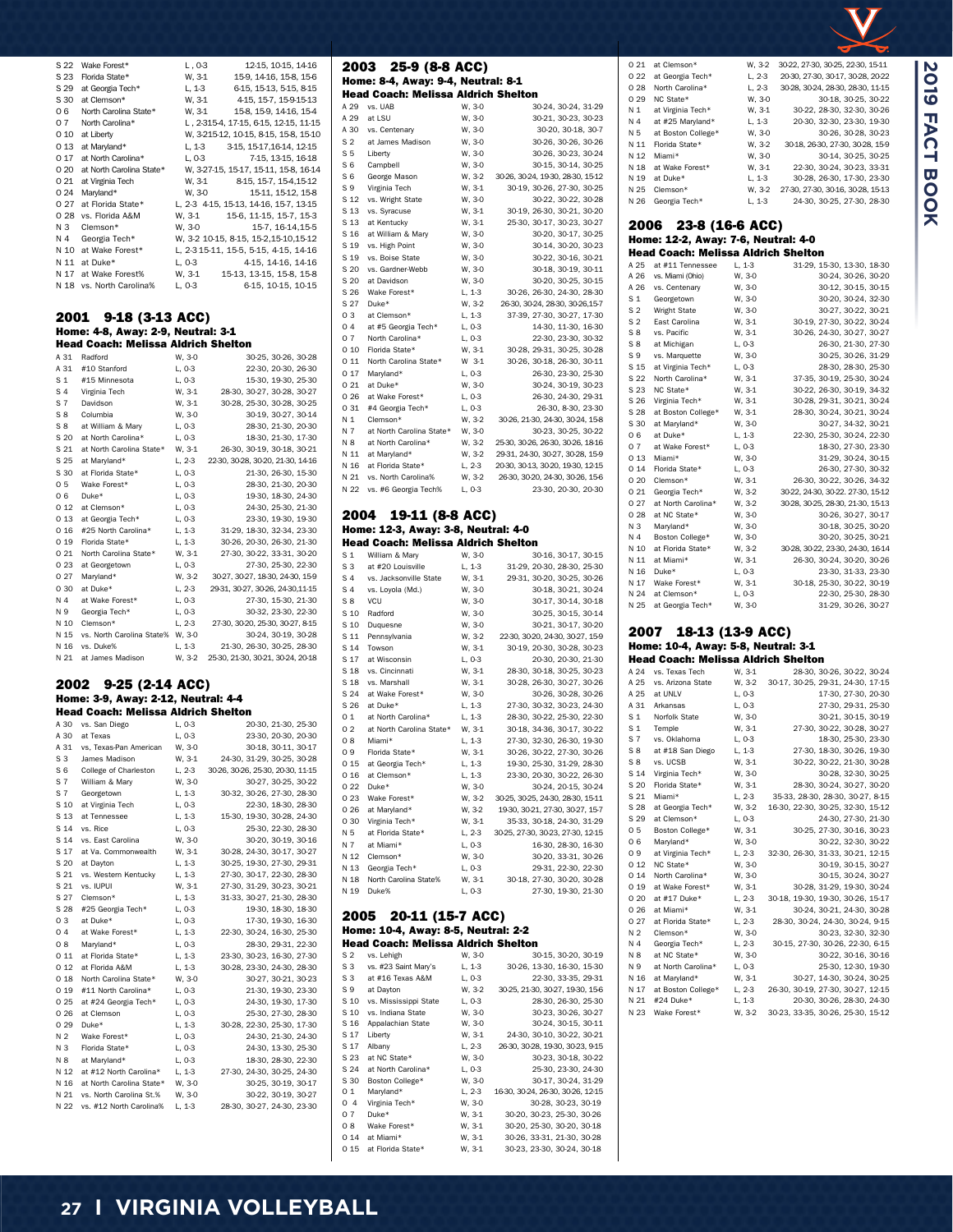## 2008 17-15 (9-11 ACC) Home: 9-5, Away: 4-8, Neutral: 4-2

| <b>Head Coach: Lee Maes</b> |                     |          |                                   |
|-----------------------------|---------------------|----------|-----------------------------------|
| A 29                        | vs. Murray State    | W. 3-0   | 25-17, 25-19, 25-15               |
| A 30                        | vs. New Hampshire   | W. 3-0   | 26-24, 25-13, 25-12               |
| A 30                        | at James Madison    | W. 3-1   | 29-27, 21-25, 25-19, 25-16        |
| S 05                        | at Denver           | $L. 0-3$ | 23-25, 17-25, 23-25               |
| S 06                        | vs. Tennessee       | W. 3-2   | 25-23, 25-19, 19-25, 22-25, 15-6  |
| S 06                        | vs. Iowa            | L, 2-3   | 25-15, 25-20, 21-25, 21-25, 9-15  |
| S 12                        | VCU                 | W. 3-0   | 25-22, 25-22, 25-22               |
| S 13                        | Binghamton          | W, 3-0   | 25-18, 25-17, 25-23               |
| S 13                        | Appalachian State   | W. 3-0   | 25-19, 25-15, 25-21 Fri.          |
| S 19                        | vs. #4 UCLA         | L, 0-3   | 17-25, 23-25, 17-25               |
| S 19                        | at Northwestern     | L, 2-3   | 15-25, 25-23, 25-17, 15-25, 13-15 |
| S 20                        | vs. Georgetown      | W. 3-0   | 25-17, 25-17, 27-25               |
| S 23                        | at Virginia Tech *  | $L.0-3$  | 25-27, 11-25, 24-26               |
| S 26                        | Georgia Tech *      | $L. 1-3$ | 20-25, 29-27, 23-25, 21-25        |
| S 27                        | Clemson *           | L, 2-3   | 27-25, 26-24, 15-25, 18-25, 15-17 |
| 0 0 3                       | at Boston College * | W, 3-0   | 25-21, 25-18, 25-23               |
| 004                         | at Maryland *       | W. 3-1   | 26-24, 19-25, 25-16, 25-19        |
| 010                         | at North Carolina * | W. 3-2   | 29-27, 25-17, 22-25, 25-23, 15-12 |
| 011                         | at NC State *       | L, 1-3   | 18-25, 25-23, 22-25, 22-25        |
| 0 17                        | Duke *              | $L. 2-3$ | 28-30, 25-22, 23-25, 28-26, 12-15 |
| 019                         | Wake Forest *       | W, 3-1   | 14-25, 25-21, 25-16, 27-25        |
| 0.24                        | Miami *             | W. 3-2   | 19-25, 25-27, 25-13, 25-22, 15-13 |
| 0.25                        | Florida State *     | L, 0-3   | 22-25, 23-25, 24-26               |
| 0 31                        | at Clemson *        | L, 0-3   | 14-25, 12-25, 18-25               |
| N 01                        | at Georgia Tech *   | L, 0-3   | 19-25, 22-25, 16-25               |
| N 07                        | North Carolina *    | L, 2-3   | 23-25, 20-25, 27-25, 25-22, 7-15  |
| N 08                        | NC State *          | W, 30    | 25-19, 26-24, 25-18               |
| N 14                        | Marvland *          | W. 3-1   | 17-25, 26-24, 25-18, 25-22        |
| N 15                        | Boston College *    | W. 30    | 25-14, 25-19, 25-18               |
| N 21                        | at Wake Forest *    | $L, 1-3$ | 18-25, 25-20, 25-27, 19-25        |
| N 22                        | at Duke *           | L, 0-3   | 24-26, 15-25, 21-25               |
| N 28                        | Virginia Tech *     | W. 3-2   | 25-21, 25-21, 20-25, 19-25, 15-12 |

#### 2009 12-19 (7-13 ACC) Home: 7-7, Away: 3-10, Neutral: 2-2

|      | <b>Head Coach: Lee Maes</b> |          |                                   |  |
|------|-----------------------------|----------|-----------------------------------|--|
| A 28 | vs. Northern lowa           | $L.0-3$  | 12-25, 14-25, 25-27               |  |
| A 28 | at Texas A&M                | L, 0-3   | 21-25, 14-25, 18-25               |  |
| A 29 | vs. Iona                    | W. 30    | 25-16, 25-18, 25-16               |  |
| S 04 | NC Central                  | W. 3-0   | 25-12, 25-13, 25-14               |  |
| S 04 | <b>VCU</b>                  | W. 3-2   | 24-26, 19-25, 25-20, 25-23, 15-9  |  |
| S 05 | Campbell                    | W. 30    | 26-24, 25-18, 25-17               |  |
| S 10 | at #5 Nebraska              | L, 0-3   | 20-25, 11-25, 16-25               |  |
| S 11 | vs. #8 UCLA                 | L.13     | 17-25, 25-23, 14-25, 16-25        |  |
| S 12 | vs. BYU                     | W. 3-1   | 25-15, 29-27, 18-25, 25-17        |  |
| S 18 | Virginia Tech*              | W. 3-1   | 29-27, 25-19, 22-25, 25-11        |  |
| S 19 | Villanova                   | $L, 1-3$ | 19-25, 21-25, 25-20, 16-25        |  |
| S 19 | Albany                      | L, 0-3   | 21-25, 20-25, 16-25               |  |
| S 25 | at Miami*                   | $L, 1-3$ | 22-25, 25-18, 21-25, 21-25        |  |
| S 27 | at #18 Florida State*       | $L.0-3$  | 14-25, 21-25, 27-29               |  |
| 002  | at Duke*                    | L, 0-3   | 20-25, 20-25, 20-25               |  |
| 003  | at Wake Forest*             | $L, 1-3$ | 25-23, 15-25, 20-25, 16-25        |  |
| 009  | NC State*                   | W. 3-0   | 25-16, 25-21, 25-16               |  |
| 011  | North Carolina*             | L, 0-3   | 22-25, 22-25, 18-25               |  |
| 016  | Clemson*                    | L, 0-3   | 12-25, 20-25, 12-25               |  |
| 0 17 | Georgia Tech*               | $L, 1-3$ | 17-25, 25-20, 15-25, 21-25        |  |
| 023  | at Maryland*                | W. 30    | 25-19, 25-23, 25-19               |  |
| 024  | at Boston College*          | W. 3-2   | 27-25, 25-20, 27-29, 25-27, 15-7  |  |
| 030  | #17 Florida State*          | L, 0-3   | 12-25, 24-26, 19-25               |  |
| N 01 | Miami*                      | W. 3-2   | 25-18, 23-25, 25-22, 23-25, 15-10 |  |
| N 06 | at North Carolina*          | $L, 1-3$ | 17-25, 14-25, 25-19, 16-25        |  |
| N 08 | at NC State*                | W. 30    | 25-20, 25-20, 25-21               |  |
| N 13 | Wake Forest*                | W. 3-1   | 25-16, 21-25, 26-24, 25-17        |  |
| N 14 | Duke*                       | $L, 1-3$ | 26-24, 25-27, 15-25, 22-25        |  |
| N 20 | at Georgia Tech*            | L, 0-3   | 18-25, 20-25, 15-25               |  |
| N 21 | at Clemson*                 | $L, 1-3$ | 25-22, 18-25, 23-25, 15-25        |  |
| N 25 | at Virginia Tech*           | $L, 1-3$ | 18-25, 15-25, 25-22, 20-25        |  |
|      |                             |          |                                   |  |

#### 2010 14-16 (8-12 ACC) Home: 7-6, Away: 5-9, Neutral: 2-1 Head Coach: Lee Maes

| A 27 | vs. Valpraiso         | W. 3-1   | 24-26, 25-10, 25-14, 28-26        |
|------|-----------------------|----------|-----------------------------------|
| A 28 | vs. Delaware          | W. 3-1   | 25-18, 20-25, 26-24, 25-21        |
| A 28 | at Temple             | W. 3-2   | 19-25, 26-24, 25-19, 21-25, 15-11 |
| S 03 | North Florida         | W, 30    | 25-13, 25-14, 25-13               |
| S 03 | Liberty               | W, 30    | 26-24, 25-20, 25-18               |
| S 04 | George Washington     | L, 2-3   | 22-25, 22-25, 25-10, 25-12, 9-5   |
| S 9  | vs. #25 Sand Diego    | $L.0-3$  | 19-25, 20-25, 25-27               |
| S 10 | at #8 USC             | $L.0-3$  | 15-25, 16-25, 16-25               |
| S 11 | at #23 LBSU           | $L.0-3$  | 24-26, 16-25, 18-25               |
| S 17 | Virginia Tech*        | $L.2-3$  | 19-25, 25-14, 25-16, 20-25, 13-15 |
| S 18 | George Mason          | W, 30    | 25-18, 25-14, 25-11               |
| S 24 | at #13 Florida State* | L, 0-3   | 13-25, 19-25, 21-25               |
| S 26 | at Miami*             | $L, 1-3$ | 25-22, 18-25, 20-25, 24-26        |
| 001  | Georgia Tech*         | $L, 1-3$ | 25-19, 24-26, 23-25, 17-25        |
| 002  | Clemson*              | W. 3-2   | 19-25, 25-16, 24-26, 25-29, 15-10 |
| 008  | at Boston College*    | W. 3-1   | 25-17, 25-27, 25-21, 25-17        |
| 010  | at Maryland*          | W. 3-0   | 25-22, 25-20, 25-18               |
| 0 15 | Duke*                 | L.03     | 12-25, 16-25, 16-25               |
| 0 17 | Wake Forest*          | L.13     | 25-20, 23-25, 22-25, 23-25        |
| 022  | at NC State*          | W. 3-1   | 25-18, 20-25, 25-20, 25-17        |
| 023  | at North Carolina*    | L, 0-3   | 23-25, 21-25, 22-25               |
| 0.29 | Miami*                | W. 3-1   | 25-21, 21-25, 25-14, 25-20        |
| 031  | #25 Florida State*    | W. 3-2   | 25-18, 25-13, 18-25, 19-15, 16-14 |
| N 05 | Maryland*             | L, 0-3   | 17-25, 13-25, 17-25               |

#### N 06 Boston College\* W, 3-0 25-17, 25-19, 25-15<br>N 12 at Clemson\* L, 1-3 25-23, 16-25, 27-29, 21-25 1, 1-3 25-23, 16-25, 27-29, 21-25<br>
L, 0-3 16-25, 23-25, 23-25 N 14 at Georgia Tech\* L, 0-3 16-25, 23-25, 23-25 N 19 Wake Forest\* W, 3-0 25-23, 25-16, 25-18 N 20 Duke\* L, 0-3 17-25, 16-25, 20-25 1, 2-3 25-17, 17-25, 26-24, 23-25, 11-15

#### 2011 10-20 (4-16 ACC) Home: 7-10, Away: 2-8, Neutral: 1-2

|      | Head Coach: Lee Maes  |          |                                   |
|------|-----------------------|----------|-----------------------------------|
| A 27 | vs. Valpraiso         | W. 3-1   | 24-26, 25-10, 25-14, 28-26        |
| A 26 | Western Michigan      | $L, 1-3$ | 22-25, 22-25, 25-23, 15-25        |
| A 27 | <b>USC</b> -Upstate   | W. 30    | 25-12.25-23.25-21                 |
| A 27 | Western Carolina      | W. 30    | 25-12.25-10.25-18                 |
| S 02 | East Carolina         | W. 30    | 25-19, 25-16, 25-19               |
| S 02 | #1 California         | L, 0-3   | 29-31, 14-25, 11-25               |
| S 03 | Long Island           | W, 3-0   | 25-22, 26-24, 25-19               |
| S 09 | vs. Marshall          | W, 3-0   | 25-18,25-20,25-18                 |
| S 10 | vs. Louisville        | L, 1-3   | 16-25, 25-21, 23-25, 18-25        |
| S 11 | at Ohio               | W. 3-1   | 26-24, 25-19, 23-25, 25-14        |
| S 16 | at Virginia Tech*     | L.13     | 18-25.21-25.25-22.15-25           |
| S 17 | vs. Connecticut       | L.13     | 25-20.17-25.25-27.17-25           |
| S 23 | Florida State*        | $L.0-3$  | 16-25.20-25.21-25                 |
| S 25 | Miami (Fla.)*         | L, 0-3   | 20-25.14-25.22-25                 |
| S 30 | at Marvland*          | L, 2-3   | 26-24, 16-25, 25-22, 23-25, 13-15 |
| 002  | at Boston College*    | L, 1-3   | 18-25.25-22.19-25.20-25           |
| 007  | Wake Forest*          | W. 3-1   | 21-25.25-18.25-21.25-20           |
| 008  | Duke*                 | L, 2-3   | 25-18, 21-25, 26-24, 17-25, 10-15 |
| 014  | at North Carolina*    | L, 0-3   | 21-25.23-25.20-25                 |
| 0 15 | at NC State*          | W. 3-1   | 22-25, 25-18, 25-19, 25-20        |
| 021  | Clemson*              | L, 1-3   | 25-19, 15-25, 25-27, 20-25        |
| 022  | Georgia Tech*         | L, 1-3   | 21-25, 20-25, 25-19, 17-25        |
| 0 28 | at Miami (Fla.)*      | L, 0-3   | 18-25, 18-25, 16-25               |
| 030  | at #19 Florida State* | L, 0-3   | 18-25, 20-25, 14-25               |
| N 04 | at Duke*              | $L, 1-3$ | 25-19,19-25,17-25,9-25            |
| N 05 | at Wake Forest*       | $L.2-3$  | 16-25.25-18.25-18.17-25.6-15      |
| N 11 | Boston College*       | W, 3-0   | 28-26.25-18.29-27                 |
| N 12 | Maryland*             | W. 3-1   | 14-25.25-23.25-21.30-28           |
| N 18 | NC State*             | L, 1-3   | 18-25.25-20.15-25.23-25           |
| N 19 | North Carolina*       | L.13     | 27-29,23-25,25-19,20-25           |
| N 25 | Virginia Tech*        | L.23     | 20-25, 22-25, 25-21, 25-19, 9-15  |

#### 2012 9-22 (3-17 ACC) Home: 6-9, Away: 1-11, Neutral: 2-2 Head Coach: Dennis Hohenshelt<br>A 24 at Colorado State L. 30

| A 24           | at Colorado State     | L.30    | 18-25, 13-25, 20-25               |
|----------------|-----------------------|---------|-----------------------------------|
| A 25           | vs. Rhode Island      | W. 3-0  | 26-24, 25-10, 25-19               |
| A 25           | vs. Denver            | L, 0-3  | 16-25, 22-25, 15-25               |
| A 31           | Western Kentucky      | L.13    | 25-22, 15-25, 14-25, 16-25        |
| S 1            | Lehigh                | W, 30   | 25-21, 25-19, 25-14               |
| S <sub>1</sub> | <b>Delaware</b>       | W. 30   | 25-15, 25-23, 25-18               |
| S <sub>7</sub> | at VCU                | $L.2-3$ | 20-25, 25-19, 25-19, 22-25, 13-15 |
| S8             | vs. Georgetown        | L, 0-3  | 19-25, 19-25, 21-25               |
| S8             | vs. Appalachian State | W. 30   | 25-18, 25-21, 25-20               |
| S 14           | Virginia Tech*        | L, 0-3  | 23-25, 15-25, 17-25               |
| S 15           | Liberty               | W, 3-2  | 18-25, 23-25, 25-19, 25-23, 15-8  |
| S 21           | Miami*                | L, 0-3  | 22-25, 19-25, 25-27               |
| S 22           | Florida State*        | L, 1-3  | 25-23, 14-25, 17-25, 12-25        |
| S 27           | at Boston College*    | L, 0-3  | 27-29, 15-25, 25-27               |
| S 30           | at Maryland*          | L, 1-3  | 27-25, 14-25, 22-25, 19-25        |
| 05             | at Clemson*           | $L.0-3$ | 24-26, 14-25, 19-25               |
| 06             | at Georgia Tech*      | $L.0-3$ | 27-29, 11-25, 20-25               |
| 012            | North Carolina*       | L, 2-3  | 18-25, 25-21, 24-26, 25-17, 11-15 |
| 0 13           | NC State*             | L, 1-3  | 27-25, 19-25, 23-25, 21-25        |
| 0 16           | at James Madison      | W, 3-2  | 25-22, 25-17, 21-25, 24-26, 15-11 |
| 0 19           | Duke*                 | L, 1-3  | 19-25, 26-24, 25-27, 15-25        |
| 020            | Wake Forest*          | W. 3-1  | 25-21, 27-25, 17-25, 25-23        |
| 0 26           | at Florida State*     | L, 3-0  | 19-25, 11-25, 16-25               |
| 028            | at Miami*             | L, 3-0  | 20-25, 21-25, 18-25               |
| N <sub>2</sub> | Georgia Tech*         | W, 3-2  | 26-28, 25-21, 22-25, 25-21, 15-11 |
| NЗ             | Clemson*              | L, 1-3  | 29-27, 22-25, 17-25, 22-25        |
| N 9            | Maryland*             | L, 0-3  | 30-32, 18-25, 17-25               |
| N 10           | Boston College*       | W, 3-2  | 25-13, 16-25, 21-25, 25-21, 15-10 |
| N 16           | at NC State*          | L, 0-3  | 19-25, 16-25, 17-25               |
| N 17           | at North Carolina*    | L, 0-3  | 18-25, 17-25, 17-25               |
| N 23           | at Virginia Tech*     | $L.0-3$ | 26-28, 14-25, 17-25               |
|                |                       |         |                                   |

#### 2013 18-14 (11-9 ACC) Home: 11-5, Away: 6-6, Neutral: 1-3 Head Coach: Dennis Hohenshelt

|                | ncau cuach. Deilins nuilensileit |         |                                   |
|----------------|----------------------------------|---------|-----------------------------------|
| A 30           | Marshall                         | W. 30   | 25-17, 25-18, 29-27               |
| A 31           | James Madison                    | W. 3-1  | 25-23, 23-25, 25-15, 26-24        |
| A 31           | Montana                          | W, 3-0  | 25-16, 25-22, 25-23               |
| S <sub>6</sub> | vs. Colorado State               | L.13    | 25-18, 17-25, 19-25, 19-25        |
| S <sub>7</sub> | at Pepperdine                    | L.13    | 21-25, 22-25, 25-23, 17-25        |
| S 7            | vs. UC Santa Barbara             | W, 3-2  | 25-16, 14-25, 23-25, 25-22, 15-12 |
| S 13           | at #21 W. Kentucky               | L.13    | 23-25, 25-18, 19-25, 19-25        |
| S 14           | vs. UNLV                         | L, 1-3  | 25-18, 19-25, 23-25, 24-26        |
| S 14           | vs. Ohio                         | L, 2-3  | 25-13, 25-22, 21-25, 14-25, 11-15 |
| S 20           | Seton Hall                       | W. 3-1  | 19-25, 25-16, 25-21, 25-20        |
| S 21           | Columbia                         | W. 3-1  | 25-23, 25-22, 24-26, 25-19        |
| S 21           | William & Marv                   | W. 3-1  | 24-26, 25-22, 25-18, 25-21        |
| S 27           | at Duke*                         | $L.0-3$ | 19-25, 18-25, 17-25               |
| S 28           | at Wake Forest*                  | W, 30   | 27-25, 25-10, 25-20               |
| 04             | at Marvland*                     | L.13    | 25-21, 21-25, 14-25, 21-25        |
| 05             | at Pittsburgh*                   | W, 3-2  | 25-22, 20-25, 17-25, 25-21, 15-11 |
| 011            | Syracuse*                        | L.13    | 25-15, 17-25, 20-25, 19-25        |
| 012            | Boston College*                  | W, 3-2  | 25-15, 17-25, 25-20, 24-26, 15-10 |
| 018            | #13 North Carolina*              | L, 0-3  | 12-25, 24-26, 19-25               |
| 0 19           | NC State*                        | $L.0-3$ | 21-25, 17-25, 14-25               |
| 023            | at Virginia Tech*                | W. 3-1  | 25-15, 30-28, 27-29, 25-17        |
| 0.27           | Notre Dame*                      | W. 3-1  | 23-25, 25-17, 25-15, 25-23        |
| N <sub>1</sub> | at Georgia Tech*                 | W, 3-2  | 25-17, 22-25, 22-25, 25-13, 15-12 |
| N <sub>2</sub> | at Clemson*                      | W. 3-2  | 18-25, 25-19, 21-25, 25-21, 15-12 |
| N <sub>8</sub> | #18 Florida State*               | L.13    | 22-25, 29-27, 21-25, 21-25        |
| N 9            | Miami*                           | W. 3-1  | 28-26, 25-27, 30-28, 25-15        |

#### N 15 at NC State\* L, 2-3 10-25, 26-24, 25-27, 25-18, 13-15<br>N 16 at #15 North Carolina\* L, 1-3 18-25, 25-22, 19-25, 24-26 1.16 at #15 North Carolina\* L, 1-3 18-25, 25-22, 19-25, 24-26<br>
N 22 at Notre Dame\* W, 30 39-37, 25-22, 25-21 N 22 at Notre Dame\* N 24 Virginia Tech\* W, 3-1 23-25, 25-19, 25-18, 25-19<br>
N 29 Pittsburgh\* L, 1-3 23-25, 25-23, 21-25, 8-25<br>
N 29 Pittsburgh\* L, 1-3 23-25, 25-23, 21-25, 8-25 N 29 Pittsburgh\* L, 1-3 23-25, 25-23, 21-25, 8-25 22-25, 26-24, 25-22, 25-22

#### 2014 17-14 (10-8 ACC) Home: 9-3, Away: 5-8, Neutral: 3-3

|                | Head Coach: Dennis Hohenshelt  |          |                                   |
|----------------|--------------------------------|----------|-----------------------------------|
| A 29           | vs. UIC                        | W. 3-1   | 25-20, 24-26, 25-18, 25-23        |
| A 30           | vs. Eastern Michigan           | W. 3-1   | 21-25, 25-22, 26-24, 25-22        |
| A 30           | at Marshall                    | W. 3-0   | 27-25, 25-20, 28-26               |
| S <sub>5</sub> | LIU Brooklyn                   | W. 3-1   | 22-25, 25-17, 25-21, 25-22        |
| S <sub>6</sub> | Navy                           | W. 3-1   | 25-16, 24-26, 25-23, 25-20        |
| S <sub>6</sub> | Alabama                        | W, 3-1   | 25-21, 25-23, 18-25, 25-21        |
| S 12           | vs. Loyola Chicago             | $L, 2-3$ | 25-21, 24-26, 20-25, 25-23, 11-15 |
| S 12           | vs. Youngstown State           | $L.2-3$  | 20-25, 25-22, 25-20, 22-25, 16-18 |
| S 13           | at Northwestern                | L, 0-3   | 22-25, 23-25, 18-25               |
| S 19           | vs. Ball State                 | $L.0-3$  | 23-25, 22-25, 24-26               |
| S 20           | vs. East Tennessee StateW, 3-1 |          | 23-25, 25-22, 25-15, 25-22        |
| S 20           | at VCU                         | $L, 2-3$ | 21-25, 23-25, 26-24. 26-24, 17-19 |
| S 23           | at Liberty                     | $L.2-3$  | 23-25, 25-21, 25-22, 22-25, 13-15 |
| S 26           | Clemson*                       | W. 3-1   | 25-23, 25-19, 19-25, 25-22        |
| S 27           | Wake Forest*                   | W. 3-1   | 19-25, 25-19, 25-18, 25-20        |
| 03             | #25 Duke*                      | L, 0-3   | 23-25, 18-25, 18-25               |
| 04             | Louisville*                    | W. 3-1   | 25-23, 11-25, 25-18, 25-22        |
| 010            | at #12 North Carolina*         | $L.0-3$  | 23-25, 14-25, 16-25               |
| 012            | at Virginia Tech*              | W. 3-2   | 12-25, 17-25, 25-22, 25-18, 18-16 |
| 0.17           | at #21 Duke*                   | $L.0-3$  | 14-25, 18-25, 23-25               |
| 024            | NC State*                      | W, 3-2   | 25-20, 24-26, 23-25, 25-12, 15-11 |
| 025            | Notre Dame*                    | W. 3-2   | 25-23, 22-25, 15-25, 33-31, 15-8  |
| 0.31           | at Clemson*                    | W. 3-1   | 25-23, 25-19, 20-25, 26-24        |
| N <sub>2</sub> | at Louisville*                 | W, 3-2   | 27-25, 13-25, 25-15, 21-25, 15-12 |
| N 7            | at Florida State*              | $L, 1-3$ | 17-25, 15-25, 25-20, 22-25        |
| N 9            | at Miami*                      | $L, 1-3$ | 25-23, 17-25, 21-25, 19-25        |
| N 14           | Virginia Tech*                 | $L, 1-3$ | 26-24, 18-25, 21-25, 20-25        |
| N 21           | Georgia Tech*                  | W. 3-1   | 23-25, 25-18, 25-21, 25-21        |
| N 23           | Pittsburgh*                    | $L, 1-3$ | 18-25, 15-25, 25-22, 14-25        |
| N 26           | at Boston College*             | W. 3-0   | 25-13, 25-20, 25-18               |
| N 28           | at Syracuse*                   | L, 0-3   | 22-25, 21-25, 24-26               |
| N 30           | Maryland*                      | W. 3-1   | 22-25, 26-24, 25-22, 25-22        |

#### 2015 18-13 (10-10 ACC) Home: 10-3, Away: 5-9, Neutral: 3-1 Head Coach: Dennis Hohenshelt

| A 28            | Loyola Marymount      | W. 3-1   | 24-26, 25-23, 25-22, 27-25        |
|-----------------|-----------------------|----------|-----------------------------------|
| A 29            | #20 UCLA              | L, 0-3   | 19-25, 21-25, 16-25               |
| S <sub>4</sub>  | VCU                   | W. 3-1   | 25-20, 25-14, 19-25, 25-23        |
| S <sub>5</sub>  | Appalachian State     | W, 3-2   | 20-25, 25-13, 15-25, 25-19, 21-19 |
| S <sub>5</sub>  | lowa State            | W. 3-2   | 25-22, 25-16, 18-25, 20-25, 15-9  |
| S 11            | vs. Saint Louis       | $L.2-3$  | 25-22, 25-14, 19-25, 18-25, 9-15  |
| S <sub>12</sub> | vs. Troy              | W. 3-1   | 25-13, 25-20, 28-30, 25-21        |
| S 12            | at Alabama            | L.13     | 28-30, 25-17, 17-25, 18-25        |
| S 18            | vs. UMBC              | W, 30    | 25-11, 25-15, 25-16               |
| S 19            | vs. William & Mary    | W, 3-0   | 25-19, 25-20, 25-22               |
| S 19            | at American           | W. 3-2   | 20-25, 22-25, 25-19, 25-23, 15-7  |
| S 25            | at Duke*              | W. 3-1   | 25-17, 25-17, 21-25, 25-23        |
| S 26            | at Wake Forest*       | L, 2-3   | 19-25, 23-25, 26-24, 25-18, 11-15 |
| 02              | Pittsburgh*           | W.31     | 25-27, 25-21, 27-25, 28-26        |
| 03              | Virginia Tech*        | W. 3-1   | 21-25, 25-21, 25-13, 25-17        |
| 09              | at North Carolina*    | L, 0-3   | 22-25, 20-25, 19-25               |
| 010             | at NC State*          | W. 3-0   | 25-22, 25-18, 25-23               |
| 016             | at Boston College*    | W. 3-0   | 25-19, 27-25, 27-25               |
| 0 18            | at Syracuse*          | $L, 2-3$ | 26-24, 11-25, 18-25, 25-23, 14-16 |
| 0 23            | Notre Dame*           | W.31     | 19-25, 25-23, 25-11, 25-16        |
| 0 24            | #24 Louisville*       | $L.0-3$  | 22-25, 12-25, 21-25               |
| 0 30            | Wake Forest*          | W, 3-0   | 25-16, 25-16, 25-20               |
| 0.31            | Duke*                 | L, 0-3   | 18-25, 18-25, 14-25               |
| N <sub>6</sub>  | at Miami*             | L, 0-3   | 20-25, 11-25, 17-25               |
| N 8             | at #17 Florida State* | L.03     | 29-31, 15-25, 19-25               |
| N 13            | Clemson*              | W. 3-1   | 25-17, 24-26, 25-18, 25-16        |
| N 14            | Georgia Tech*         | W. 30    | 25-23, 25-18, 25-22               |
| N 20            | NC State*             | W, 3-0   | 25-14, 25-22, 29-27               |
| N 21            | #22 North Carolina*   | L, 0-3   | 23-25, 22-25, 13-25               |
| N 27            | at Pittsburgh*        | L, 0-3   | 21-25, 17-25, 15-25               |
| N 28            | at Virginia Tech*     | $L, 2-3$ | 20-25, 26-24, 21-25, 25-23, 7-15  |